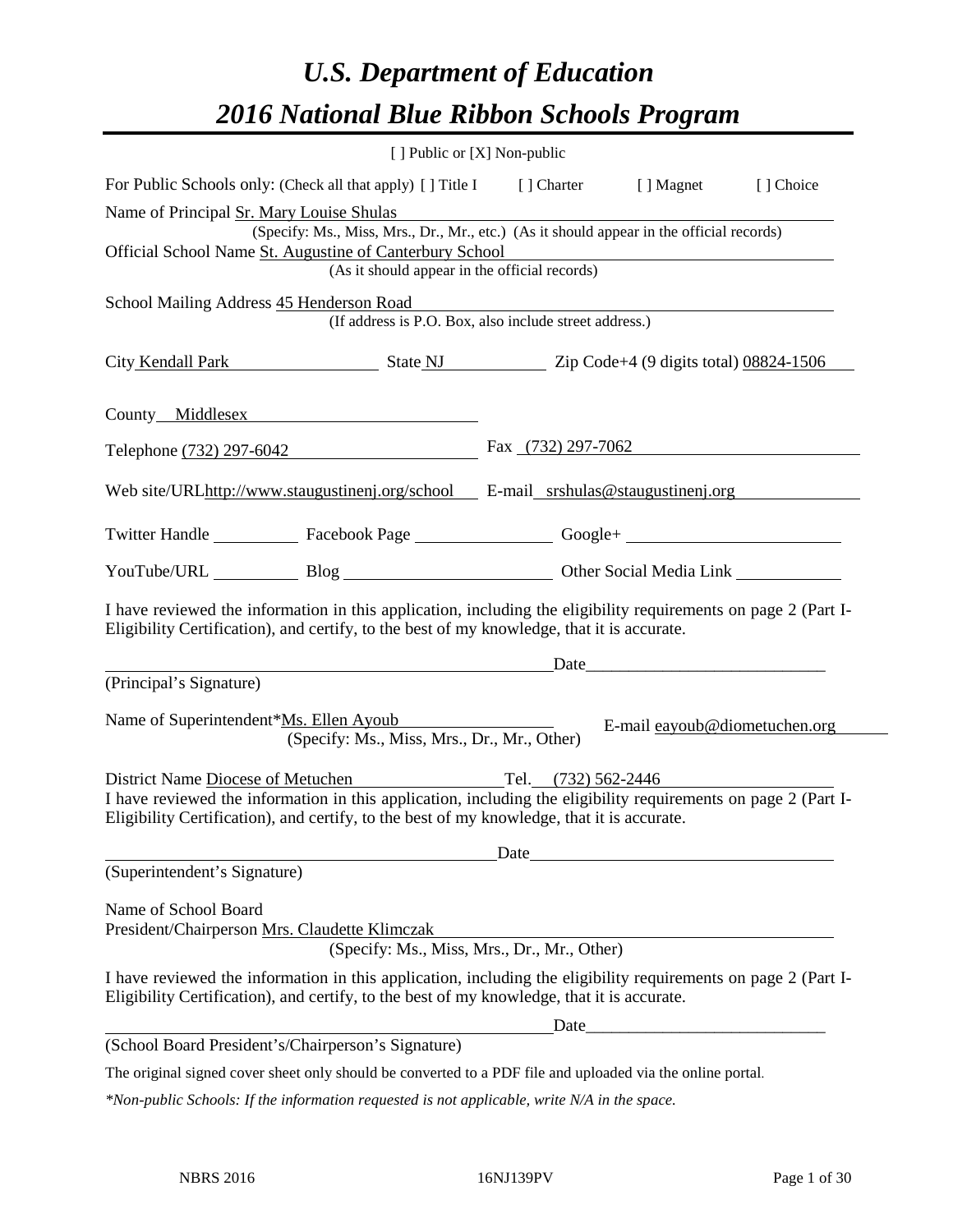The signatures on the first page of this application (cover page) certify that each of the statements below, concerning the school's eligibility and compliance with U.S. Department of Education and National Blue Ribbon Schools requirements, are true and correct.

- 1. The school configuration includes one or more of grades K-12. (Schools on the same campus with one principal, even a K-12 school, must apply as an entire school.)
- 2. The public school has met their state's accountability requirements (i.e., avoided sanctions) in participation, performance in reading (or English language arts) and mathematics, and other academic indicators (i.e., attendance rate and graduation rate) using the most recent accountability results available for the year prior to nomination.
- 3. To meet final eligibility, a public school must meet the state's accountability requirements (i.e., avoided sanctions) in participation, performance in reading (or English language arts) and mathematics, and other academic indicators (i.e., attendance rate and graduation rate) for the year in which they are nominated (2015-2016) and be certified by the state representative. Any status appeals must be resolved at least two weeks before the awards ceremony for the school to receive the award.
- 4. If the school includes grades 7 or higher, the school must have foreign language as a part of its curriculum.
- 5. The school has been in existence for five full years, that is, from at least September 2010 and each tested grade must have been part of the school for the past three years.
- 6. The nominated school has not received the National Blue Ribbon Schools award in the past five years: 2011, 2012, 2013, 2014, or 2015.
- 7. The nominated school has no history of testing irregularities, nor have charges of irregularities been brought against the school at the time of nomination. The U.S. Department of Education reserves the right to disqualify a school's application and/or rescind a school's award if irregularities are later discovered and proven by the state.
- 8. The nominated school or district is not refusing Office of Civil Rights (OCR) access to information necessary to investigate a civil rights complaint or to conduct a district-wide compliance review.
- 9. The OCR has not issued a violation letter of findings to the school district concluding that the nominated school or the district as a whole has violated one or more of the civil rights statutes. A violation letter of findings will not be considered outstanding if OCR has accepted a corrective action plan from the district to remedy the violation.
- 10. The U.S. Department of Justice does not have a pending suit alleging that the nominated school or the school district as a whole has violated one or more of the civil rights statutes or the Constitution's equal protection clause.
- 11. There are no findings of violations of the Individuals with Disabilities Education Act in a U.S. Department of Education monitoring report that apply to the school or school district in question; or if there are such findings, the state or district has corrected, or agreed to correct, the findings.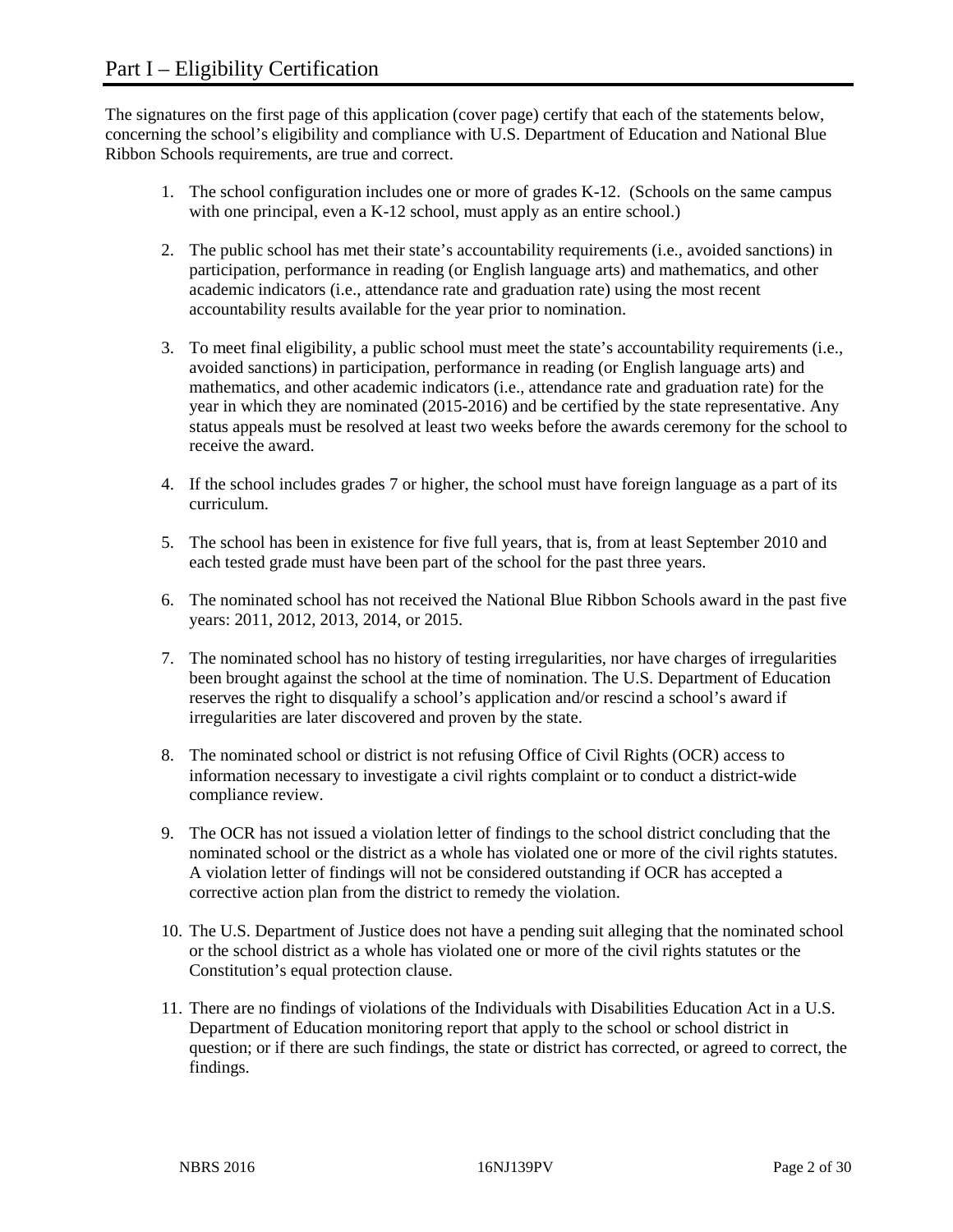#### **Data should be provided for the most recent school year (2015-2016) unless otherwise stated.**

**DISTRICT** (Question 1 is not applicable to non-public schools)

| $\mathbf{L}$ | Number of schools in the district<br>(per district designation): | $\underline{0}$ Elementary schools (includes K-8)<br>0 Middle/Junior high schools |
|--------------|------------------------------------------------------------------|-----------------------------------------------------------------------------------|
|              |                                                                  | 0 High schools                                                                    |
|              |                                                                  | $0 K-12$ schools                                                                  |

0 TOTAL

**SCHOOL** (To be completed by all schools)

- 2. Category that best describes the area where the school is located:
	- [] Urban or large central city [ ] Suburban with characteristics typical of an urban area [X] Suburban [ ] Small city or town in a rural area [ ] Rural
- 3. Number of students as of October 1, 2015 enrolled at each grade level or its equivalent in applying school:

| Grade                           | # of         | # of Females | <b>Grade Total</b> |
|---------------------------------|--------------|--------------|--------------------|
|                                 | <b>Males</b> |              |                    |
| <b>PreK</b>                     | 30           | 43           | 73                 |
| K                               | 22           | 29           | 51                 |
| 1                               | 24           | 27           | 51                 |
| $\overline{2}$                  | 20           | 28           | 48                 |
| 3                               | 25           | 28           | 53                 |
| 4                               | 21           | 22           | 43                 |
| 5                               | 28           | 23           | 51                 |
| 6                               | 20           | 17           | 37                 |
| 7                               | 28           | 20           | 48                 |
| 8                               | 19           | 27           | 46                 |
| 9                               | 0            | $\theta$     | 0                  |
| 10                              | 0            | 0            | 0                  |
| 11                              | $\theta$     | 0            | $\theta$           |
| 12 or higher                    | $\theta$     | 0            | 0                  |
| <b>Total</b><br><b>Students</b> | 237          | 264          | 501                |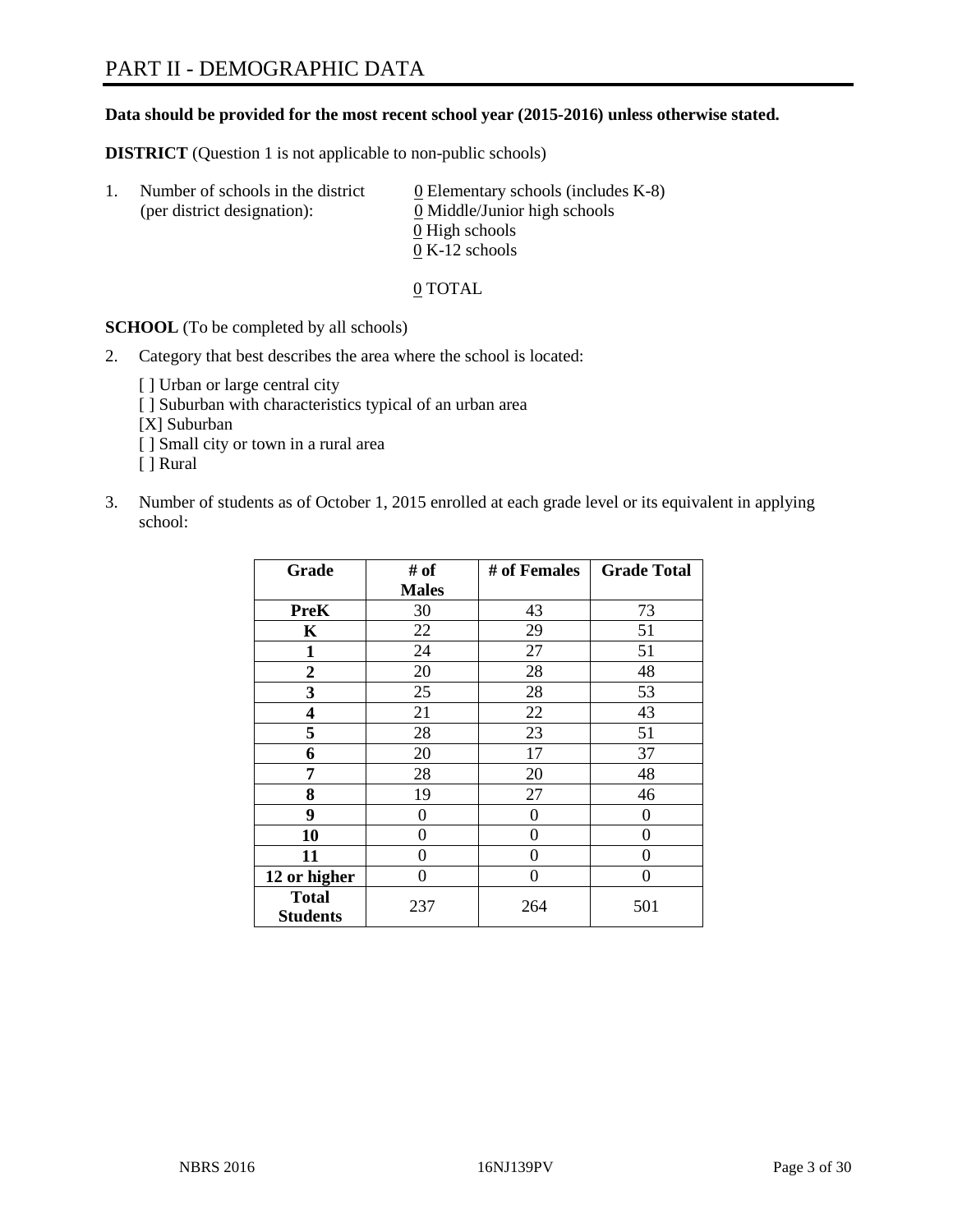the school: 19 % Asian

4. Racial/ethnic composition of  $\qquad 0\%$  American Indian or Alaska Native 5 % Black or African American 3 % Hispanic or Latino 2 % Native Hawaiian or Other Pacific Islander 70 % White 1 % Two or more races **100 % Total**

(Only these seven standard categories should be used to report the racial/ethnic composition of your school. The Final Guidance on Maintaining, Collecting, and Reporting Racial and Ethnic Data to the U.S. Department of Education published in the October 19, 2007 *Federal Register* provides definitions for each of the seven categories.)

5. Student turnover, or mobility rate, during the  $2014 - 2015$  school year:  $21\%$ 

This rate should be calculated using the grid below. The answer to (6) is the mobility rate.

| <b>Steps For Determining Mobility Rate</b>         | Answer |
|----------------------------------------------------|--------|
| (1) Number of students who transferred to          |        |
| the school after October 1, 2014 until the         | 61     |
| end of the 2014-2015 school year                   |        |
| (2) Number of students who transferred             |        |
| <i>from</i> the school after October 1, 2014 until | 46     |
| the end of the 2014-2015 school year               |        |
| (3) Total of all transferred students [sum of      | 107    |
| rows $(1)$ and $(2)$ ]                             |        |
| (4) Total number of students in the school as      | 506    |
| of October 1, 2014                                 |        |
| $(5)$ Total transferred students in row $(3)$      | 0.211  |
| divided by total students in row (4)               |        |
| $(6)$ Amount in row $(5)$ multiplied by 100        | 21     |

6. English Language Learners (ELL) in the school:  $0\%$ 

0 Total number ELL

Specify each non-English language represented in the school (separate languages by commas):

7. Students eligible for free/reduced-priced meals: 1%

Total number students who qualify:  $\frac{4}{5}$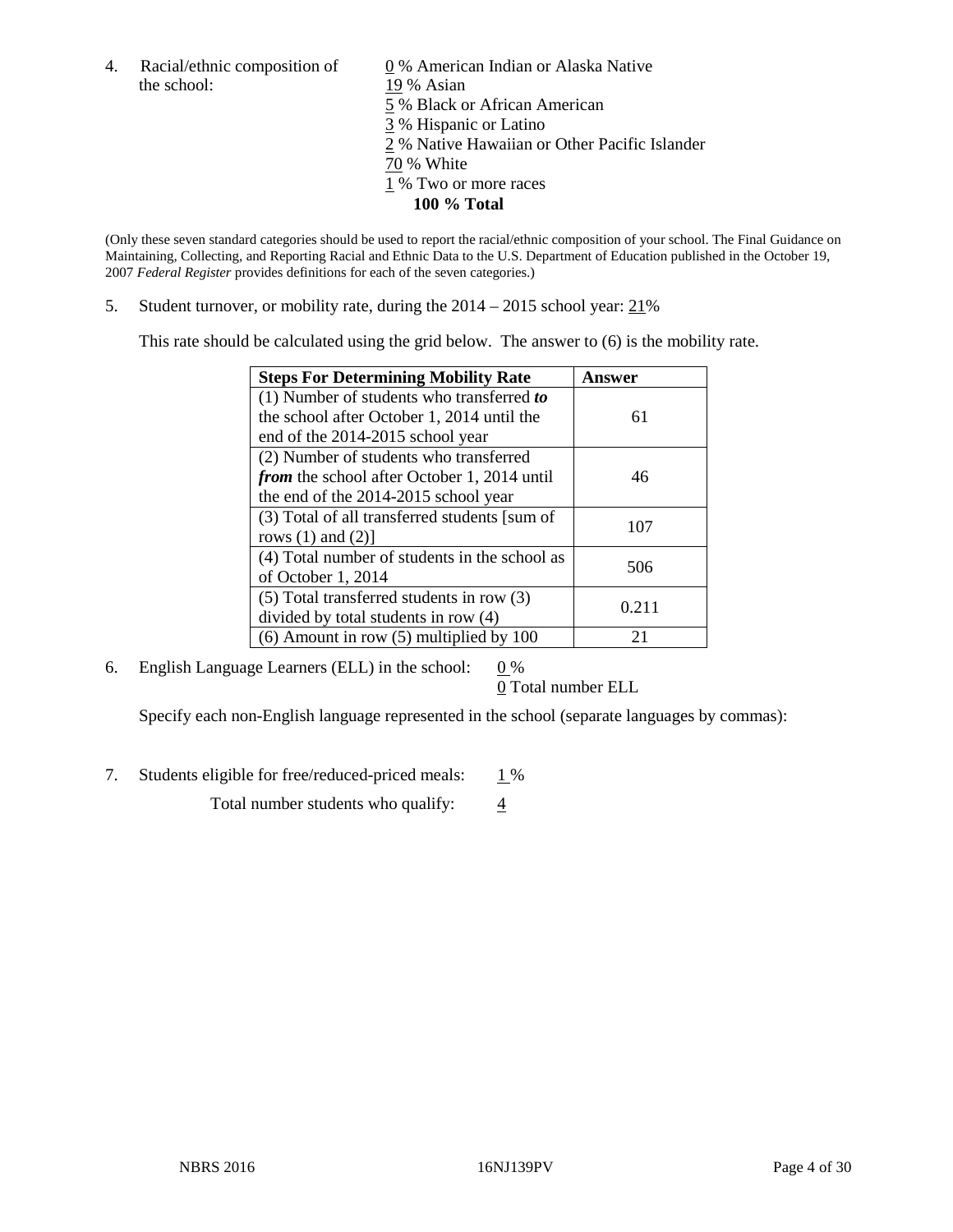Indicate below the number of students with disabilities according to conditions designated in the Individuals with Disabilities Education Act. Do not add additional conditions. It is possible that students may be classified in more than one condition.

| 0 Autism                              | $\underline{0}$ Orthopedic Impairment                 |
|---------------------------------------|-------------------------------------------------------|
| 0 Deafness                            | 0 Other Health Impaired                               |
| 0 Deaf-Blindness                      | 15 Specific Learning Disability                       |
| 0 Emotional Disturbance               | 22 Speech or Language Impairment                      |
| 0 Hearing Impairment                  | 0 Traumatic Brain Injury                              |
| 0 Mental Retardation                  | $\underline{0}$ Visual Impairment Including Blindness |
| $\underline{0}$ Multiple Disabilities | <b>0</b> Developmentally Delayed                      |

- 9. Number of years the principal has been in her/his position at this school: 15
- 10. Use Full-Time Equivalents (FTEs), rounded to nearest whole numeral, to indicate the number of school staff in each of the categories below:

|                                       | <b>Number of Staff</b> |
|---------------------------------------|------------------------|
| Administrators                        |                        |
| Classroom teachers                    | 24                     |
| Resource teachers/specialists         |                        |
| e.g., reading, math, science, special | 9                      |
| education, enrichment, technology,    |                        |
| art, music, physical education, etc.  |                        |
| Paraprofessionals                     | 6                      |
| Student support personnel             |                        |
| e.g., guidance counselors, behavior   |                        |
| interventionists, mental/physical     |                        |
| health service providers,             |                        |
| psychologists, family engagement      |                        |
| liaisons, career/college attainment   |                        |
| coaches, etc.                         |                        |

11. Average student-classroom teacher ratio, that is, the number of students in the school divided by the FTE of classroom teachers, e.g.,  $22:1$  21:1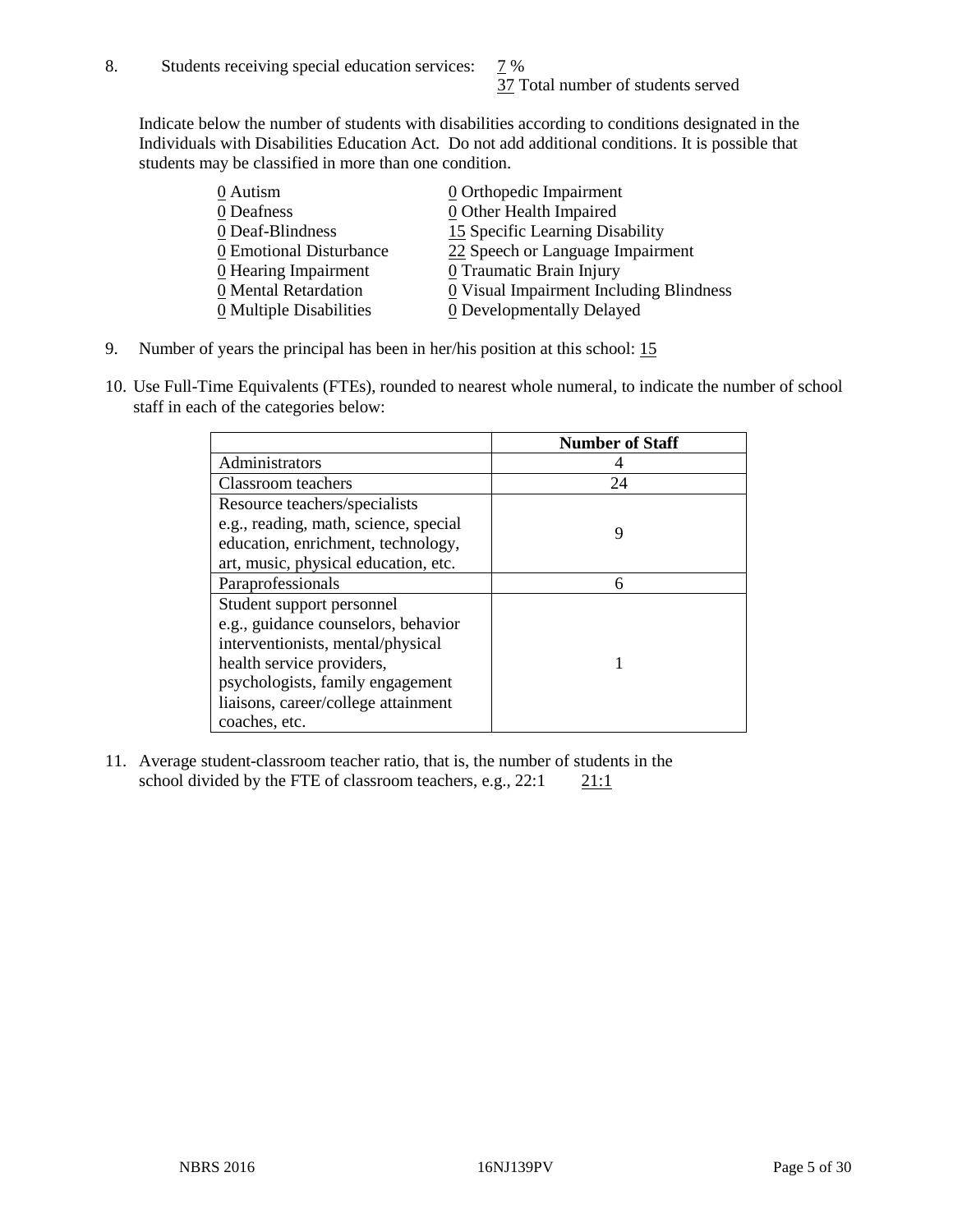12. Show daily student attendance rates. Only high schools need to supply yearly graduation rates.

| <b>Required Information</b> | 2014-2015 l | 2013-2014   2012-2013 |     | 2011-2012 | 2010-2011 |
|-----------------------------|-------------|-----------------------|-----|-----------|-----------|
| Daily student attendance    | 97%         | 97%                   | 97% | 97%       | 97%       |
| High school graduation rate | 0%          | $9\%$                 | 0%  | 9%        | 0%        |

#### 13. **For high schools only, that is, schools ending in grade 12 or higher.**

Show percentages to indicate the post-secondary status of students who graduated in Spring 2015.

| <b>Post-Secondary Status</b>                  |    |
|-----------------------------------------------|----|
| Graduating class size                         |    |
| Enrolled in a 4-year college or university    | 0% |
| Enrolled in a community college               | 0% |
| Enrolled in career/technical training program | 0% |
| Found employment                              | 0% |
| Joined the military or other public service   | 0% |
| Other                                         |    |

14. Indicate whether your school has previously received a National Blue Ribbon Schools award. Yes No X

If yes, select the year in which your school received the award.

15. In a couple of sentences, provide the school's mission or vision statement.

Saint Augustine School's mission is foster in its students a love for the values found in Catholicism while providing an academic program based on excellence and the full development of their unique talents and abilities.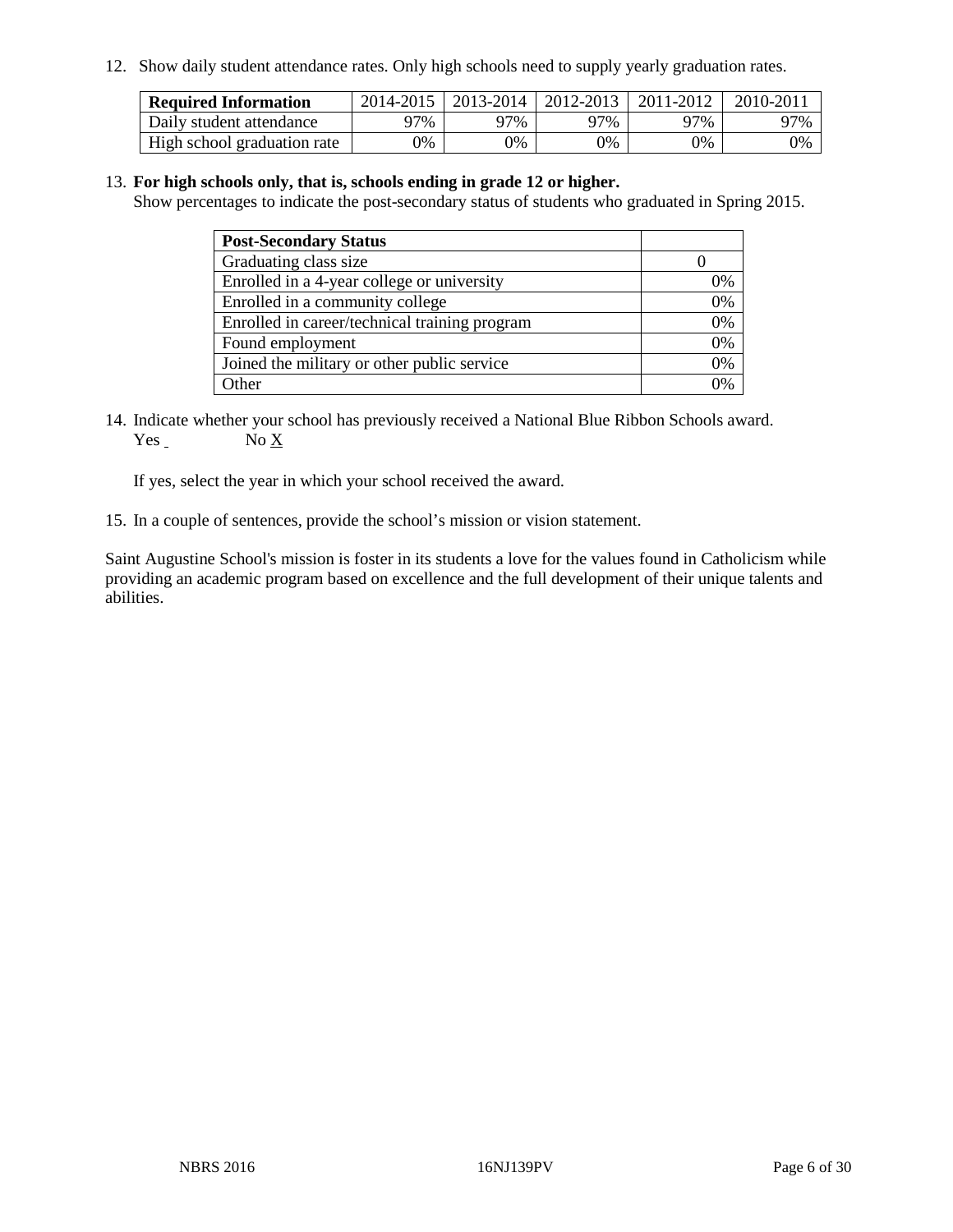# PART III – SUMMARY

Saint Augustine of Canterbury School is a Pre-K - 8 Roman Catholic parochial school located in Kendall Park, New Jersey. The school is under the stewardship and leadership of the Diocese of Metuchen and accredited by AdvancED/North Central Association. Having recently celebrated the 50th anniversary of its founding, Saint Augustine School has a successful history of over five decades that continues to fulfill its mission to foster in its students a love and respect for the values found in Catholicism while providing an academic program based on excellence and full development of the unique talents and abilities of the students. The school's goal is to encourage its students to be living models of its mission at school, at home, and in the community.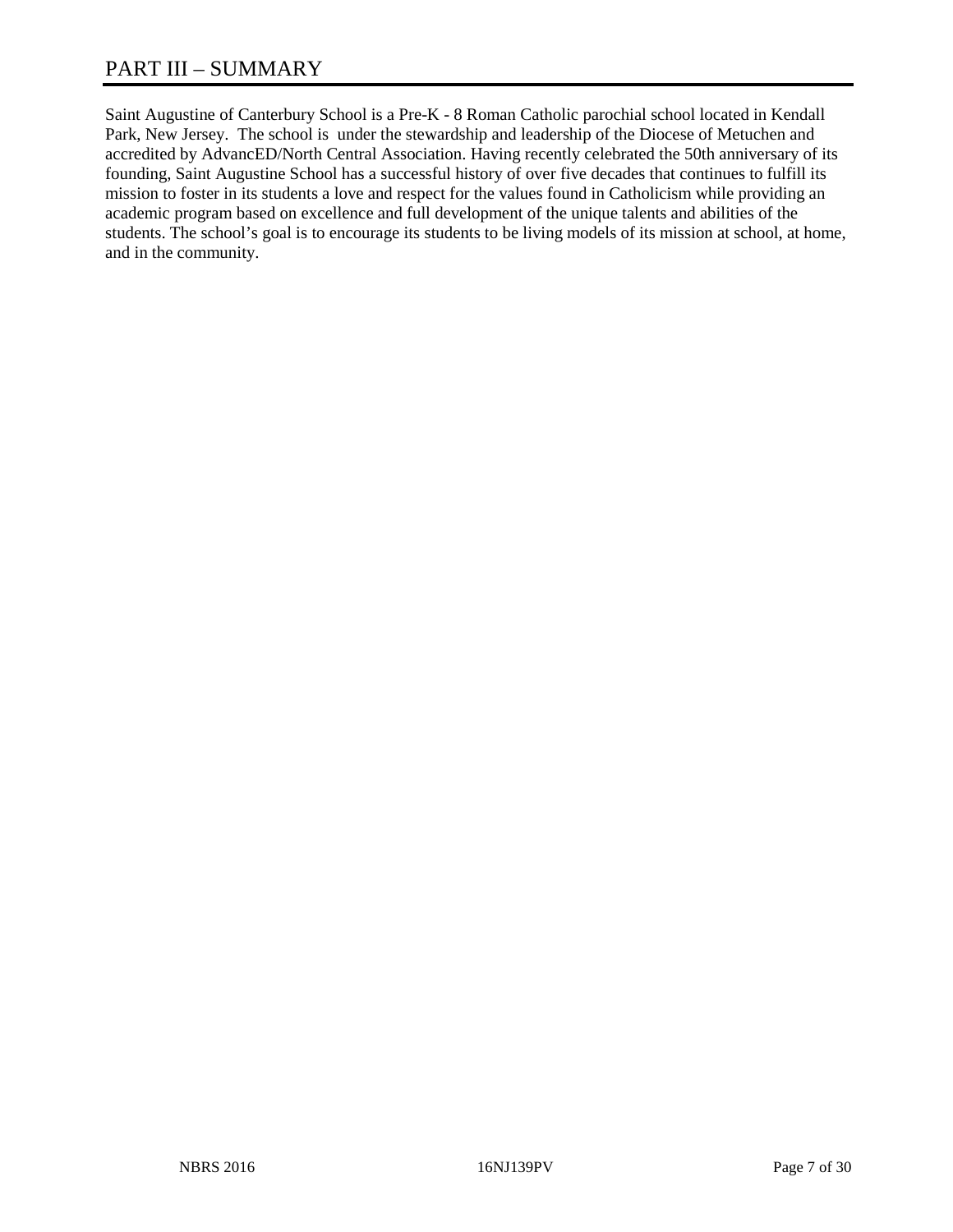events to all classrooms and common areas in the school building via a closed-circuit TV system. In 2010, KTN received Today's Catholic Teacher Magazine's Innovation in Education Award for the innovative way in which it enables students to spread good news throughout the school.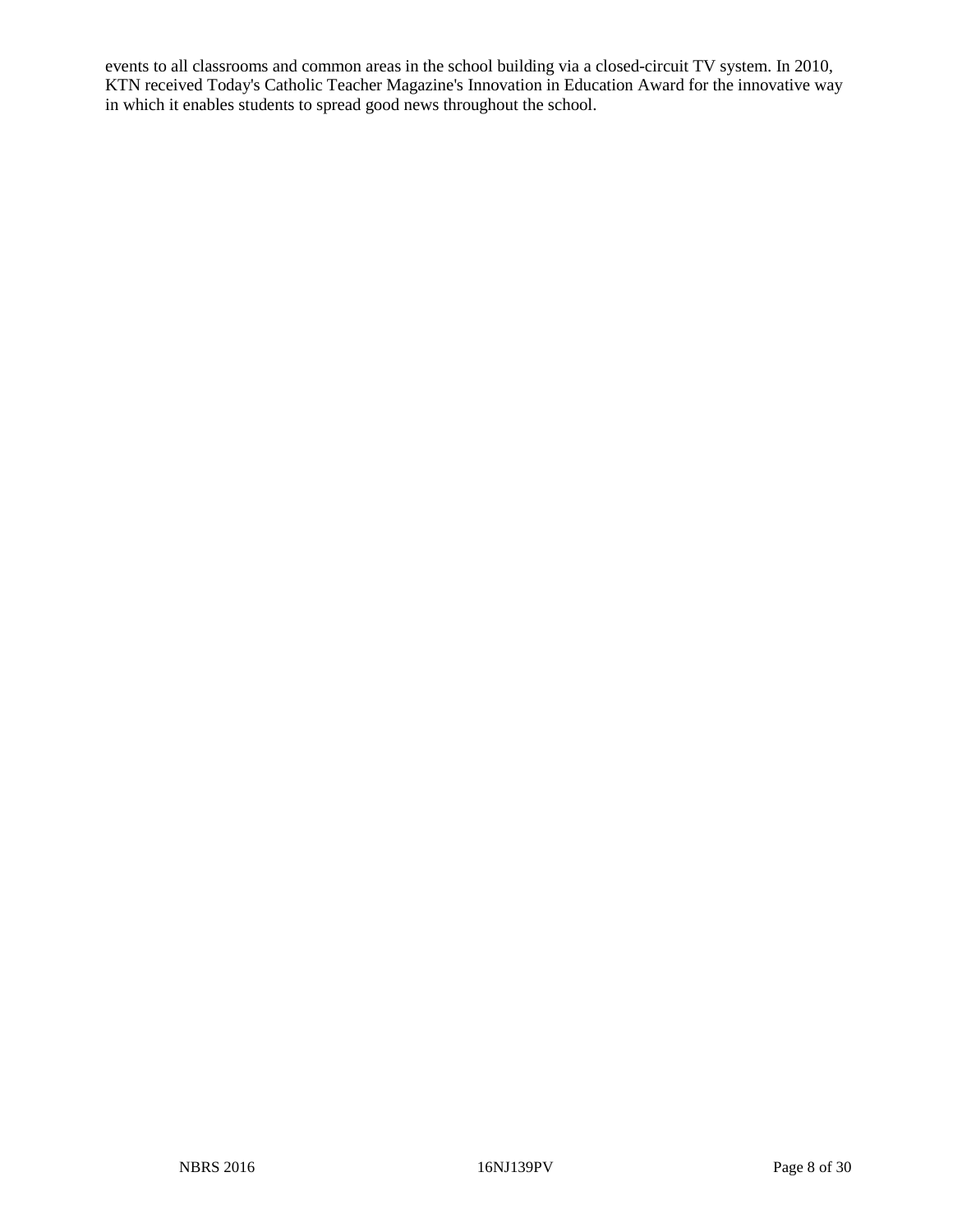## **1. Core Curriculum:**

Saint Augustine of Canterbury School takes pride in providing a core curriculum that is closely aligned with state and national standards and embraces a 21st Century model infused with technology and delivered using modern classroom best practices. For English/Language Arts (ELA) and Mathematics, great care has been taken to adapt the Common Core State Standards within the parameters of diocesan curriculum guidelines. The Science and Social Studies curricula are aligned to the New Jersey Core Curriculum Content Standards.

Student performance in the core subjects is evaluated using the Terra Nova 3 standardized test published by CTB/McGraw-Hill. The test is administered to all students in grades 1 to 8 each school year in March. Test results are analyzed yearly to track the students' year-to-year growth and to identify areas of high achievement and areas in need of improvement.

The ELA curriculum is a comprehensive program that integrates reading, grammar, spelling, penmanship, vocabulary, journaling, and oral presentations. The Middle School program includes a 30-minute block focused specifically on writing in addition to the standard 60-minute ELA class period. ELA concepts and skills are used across the curriculum at every grade level. The program strives to instill a love of reading and develop writing skills from journaling to editing to publishing. All the major types of writing styles are taught: Narrative, Persuasive, Cause/Effect, Expository, and Descriptive. Creative multimedia projects support and reinforce language arts skills. Oral presentations begin in Pre-K with "Show and Tell" and progress to more formal presentations required at the higher-grade levels. The school celebrates the Alliance for Excellent Education's Digital Learning Day with collaborative writing projects created with Web 2.0 tools such as Storybird and Glogster. As students advance through each grade level, they accumulate a digital writing portfolio that is used in conjunction with in-class assessments and standardized test results to evaluate their progress.

Instruction in Mathematics is provided within a supportive learning environment. The teachers present math concepts and practice math-related skills with a focus on the acquisition and mastery of basic skills. Recognizing the importance of learning along a continuum, the faculty implements group activities using manipulatives, technology, and game-based learning. The use of real-life experiences and authentic assessments in the math curriculum provide opportunities for problem solving, logical reasoning, and critical thinking. Math journaling enables ELA concepts to be integrated as well. This blending of tradition and 21st century tools and methods creates an environment where differentiated instruction occurs organically within the classroom. For grades six through eight, an accelerated program is offered to students who have exhibited an aptitude in Mathematics. Eighth graders in the accelerated program have the opportunity to take Algebra I in preparation for high school.

Students study Life Science, Earth Science, and Physical Science throughout all grade levels. As with Mathematics, the Science curriculum blends traditional textbooks with rich digital resources to engage students and drive learning. STEM-based projects develop critical thinking and analytical skills. Through experimentation, students use scientific inquiry and the scientific method to make observations and inferences. They learn to recognize relationships, predict outcomes, use variables, interpret data, draw conclusions, and record them. Language Arts skills are integrated into Science through journaling, lab reports, and research paper/projects in the upper grades. Students at all grade levels have the opportunity to use the school's state-of-the-art science laboratory. The Science Department hosts an annual Science Fair showcasing student-created projects in which they formulate a real-world hypothesis, perform experiments, collect and analyze data, and draw conclusions based on their observations.

The Social Studies curriculum is introduced in the primary grades with the study of families and neighborhoods. Grades three and four begin to learn about civics and government by exploring the functioning of local, state, and national communities. In grades five and six, the focus is on the study of the Earth's Western and Eastern Hemispheres, both in terms of geography and also cultural influence. In grades seven and eight, emphasis is placed on learning about the history of the United States. At the same time,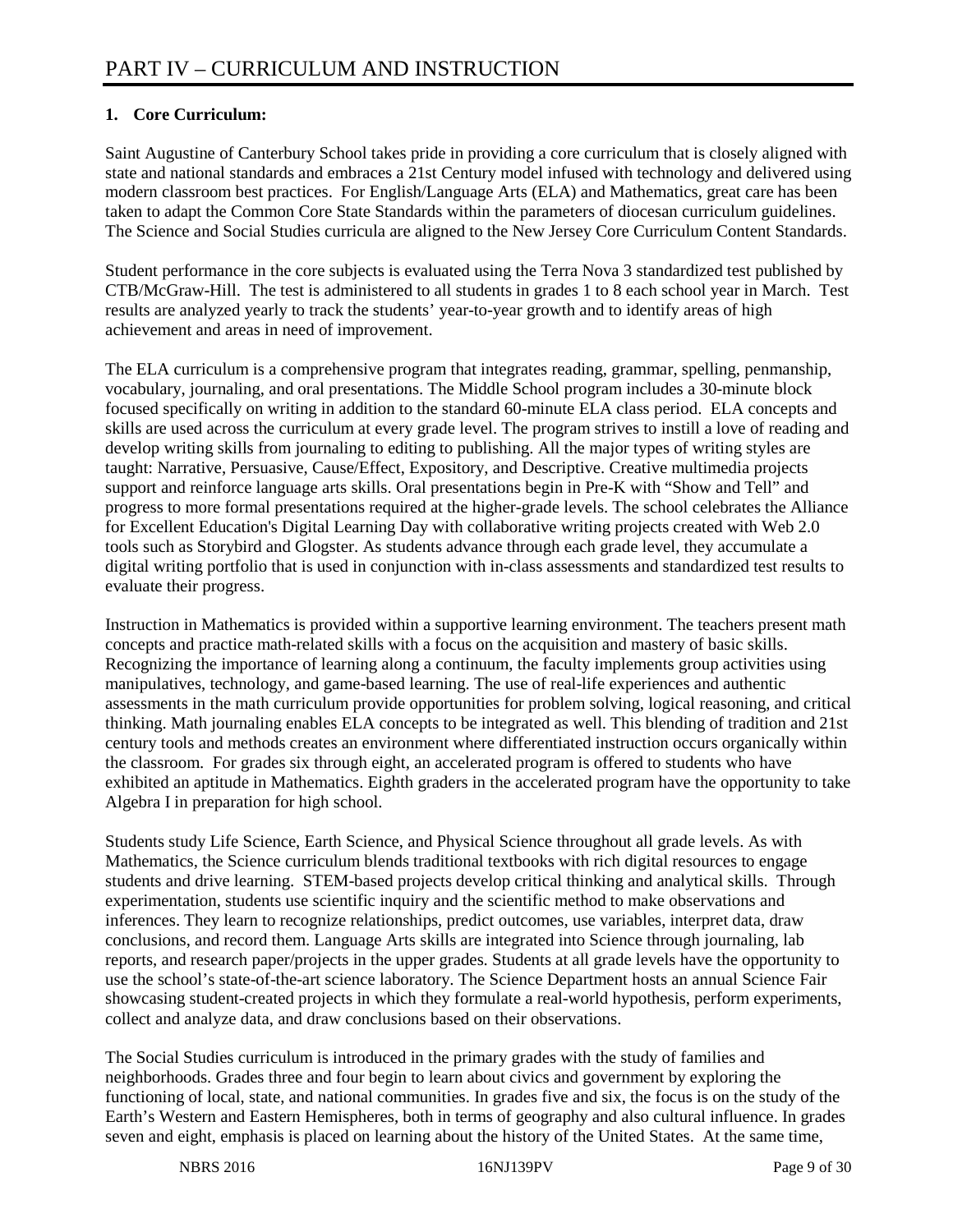there is a focus on the history that takes place in the world around us each and every day. As a result, the students become active global citizens. Map skills, current events, and good citizenship - including particular emphasis on cyber-citizenship - are introduced in Pre-Kindergarten and are developed throughout each grade level.

The Early Childhood Curriculum is aligned to New Jersey state standards consistent with those of Kindergarten through Grade 3. It is taught through thematic units while focusing on instilling Catholic values and beliefs. Pre-K students receive instruction in all four core subject areas, laying a foundation of critical skills and concepts in Language Arts, Mathematics, Science, and Social Studies that they will expand upon in Kindergarten and beyond. The Pre-K program incorporates hands-on learning for students to be fully engaged during the learning process and offers students opportunities for independent learning through centers and teacher guided groups. Students who attend the Preschool program and continue into Saint Augustine's elementary school are well prepared for the rigorous curriculum they will be studying. In addition, they are ready to follow directions and participate in a classroom setting, both of which are of critical importance as they progress in school.

## **2. Other Curriculum Areas:**

Saint Augustine of Canterbury School takes a whole-child approach to education which includes not only the traditional core subjects, but also the Arts, Physical Education, World Language, Technology, and Religion. These other subjects are not considered "non-core"; rather, they are an integral and seamless part of the educational experience, providing for the students' physical, social, emotional, and spiritual growth and giving them the opportunity to develop their unique skills and talents.

The Arts curriculum covers both the visual and performing arts. All students from Kindergarten to Grade 8 attend one Visual Arts class per week. Classes are 40 minutes for grades K to 5 and 30 minutes for grades 6 to 8. Students progress from basic art skills in the early grades to more advanced techniques such as sculpture and printmaking in the Middle School. Each new project presents the students with an opportunity to express their creativity while developing problem-solving skills that can be applied in all subjects. Students in grades K to 5 have one 40-minute Music class per week where they learn basic music theory and begin to develop their talents as singers, dancers, or musicians. Public events such as art shows, concerts, and musical productions showcase the students' talents, hard work, and dedication.

Saint Augustine School offers a comprehensive Physical Education program for Pre-Kindergarten through Grade 8. Students in all grades attend gym class once per week for 30 or 40 minutes, depending on grade level. Each grade's specific program emphasizes the benefits of physical activity and respect for one's self and others. Students are exposed to a variety of experiences which allow them to improve their motor skills, participate in activities which promote problem solving and critical thinking, and develop self-initiated behaviors which foster teamwork, fair play, and safety.

Saint Augustine of Canterbury School is in compliance with the program's foreign language requirements. Middle School students are given the opportunity to study a foreign language as part of their regular class schedule. World Language classes meet twice per week for a total of 60 minutes of instruction, and are attended by all students in Grades 6 to 8. Currently, Spanish is offered to the sixth and eighth graders, while Grade 7 continues their study of Italian that began last year. In the first year, students learn foundational concepts and explore the people and culture associated with the language they are studying in order to provide vital context. In subsequent years, they delve deeper into the structure of the language itself, expanding both grammar and vocabulary as they learn to "think in the language" rather than simply translating from English. The language skills the students learn in World Language class closely parallel and reinforce those from their English/Language Arts classes while at the same time expanding their awareness of cultures outside their home country.

The Technology curriculum is aligned to the New Jersey Core Curriculum Content Standards for Technology and the National Educational Technology Standards. It is structured to provide sequenced instruction over time in order to prepare students for a world in which productivity is measured through the increased utilization of technology and to create 21st Century independent, computational, and creative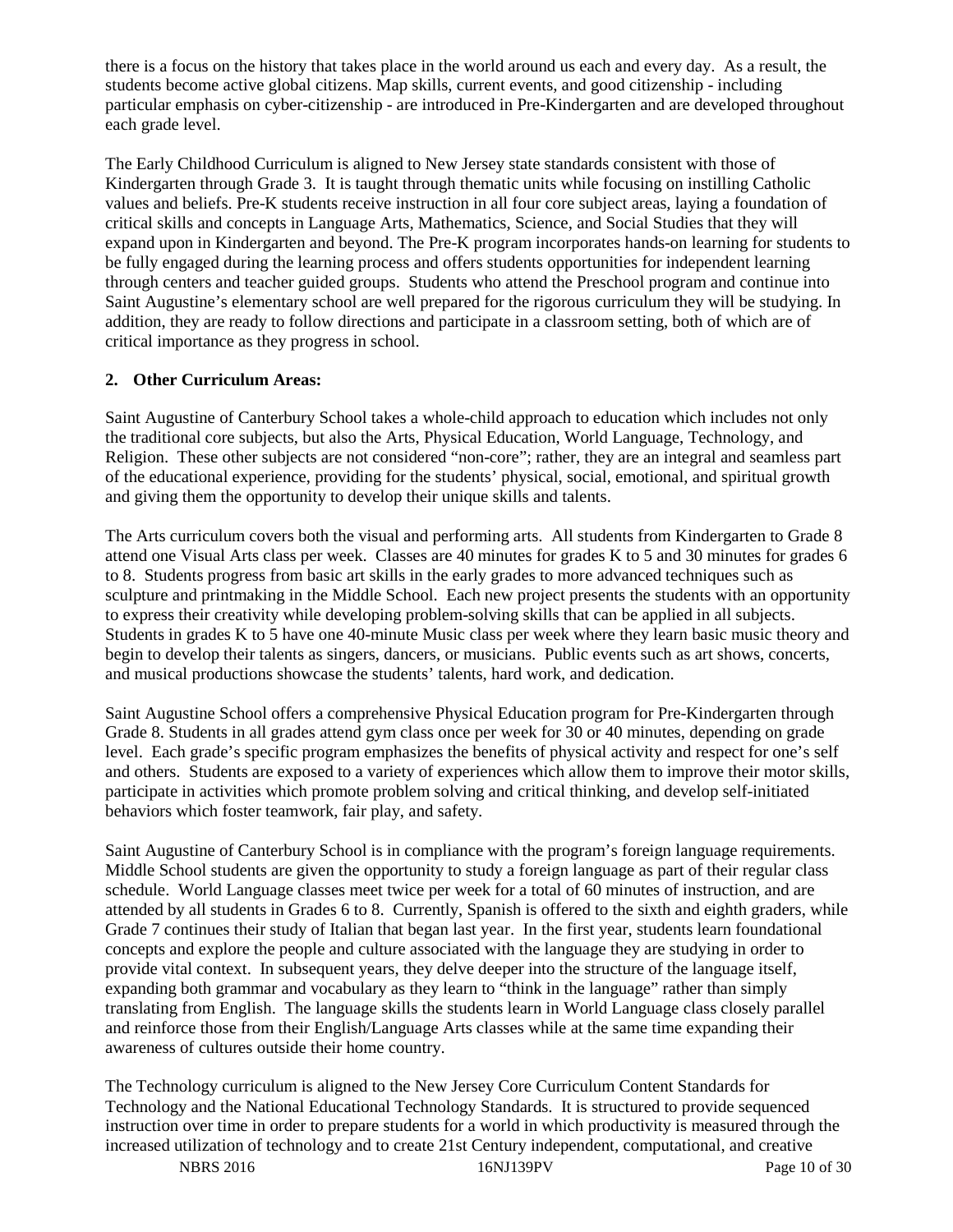thinkers. Computer class is attended weekly by students in all grades, including Pre-K, and are 30 minutes in length. Within the weekly Computer Class, the students receive age-appropriate lessons in keyboarding, word processing, graphing & spreadsheets, multimedia presentations, collaborative project-based learning, Financial Literacy, Internet Safety, Cyberbullying and Digital Citizenship. 6th grade students have been among the winners of the New Jersey Association for Educational Technology's annual Six Sounds Podcast Contest. STEM concepts and coding are introduced through the annual participation in the Hour of Code and Engineer's Week. This systematic approach to tech education puts into use the digital tools that are an integral part of the classroom, library/media center, and computer lab.

Saint Augustine School is first and foremost a Catholic school and as such, Religion is an important part of each student's learning experience. Faith formation begins informally in Pre-K, where students learn about the symbols of Catholicism and begin to say prayers as a group. In the elementary grades, Religion becomes a formal part of the school day with class time specifically devoted to learning about the people, places, and events that define and shape the Faith. For the second graders, special emphasis is given to preparing for the Sacraments of Reconciliation and the Eucharist. In the Middle School, students go to a formal Religion class every day for 30 minutes. There, they further expand their study of Catholicism and the Catholic Social Teachings with the goal of becoming living witnesses to their Faith. This culminates in 8th grade when the students choose a patron Saint and prepare to receive the Sacrament of Confirmation. By developing a love for the values of Catholicism, students become able to make better choices and are better equipped to deal with the challenges that life presents them.

#### **3. Instructional Methods and Interventions:**

The Saint Augustine of Canterbury School faculty utilizes various instructional methods and interventions in order to meet the diverse needs of the students and achieve instructional goals.

One method used in all grades is incorporating multi-modalities into the lesson plan across the curricula. Video or audio content may be added to a science lesson to engage the students and provide additional reinforcement of the concept being taught. Manipulatives and games are used frequently to make abstract math concepts more concrete. Books on CD allow auditory learners to hear stories as they read them. Presentation tools such as Nearpod replicate the lesson content, audio-visual reinforcement, and interactive activities onto student-held devices, thereby making the lesson more engaging and hands-on.

Differentiation is achieved primarily through flexible tiered groupings based on proficiency in the specific subject or skill as determined by placement tests, basic skills tests, and standardized tests. Individual expectations and students' learning styles are also taken into account. Student performance is assessed throughout the school year formally and informally to continuously refine differentiation strategies. In the Middle School, formal and informal assessment is ongoing, and flexible grouping is used throughout the curriculum. Formal assessments are used to place students in Math classes based on ability, where the focus of the curriculum is on application of higher order thinking skills in a variety of ways. Other core classes generally contain students of mixed ability levels, where groupings will frequently feature higher-level students assisting their lower-level classmates. Across the curricula, all students are challenged to apply skills to solve real world problems, and above-level students are challenged with more sophisticated problems and extension activities.

Differentiation is also implemented through the integration of technology into the learning environment. The companion app to the K to 5 math curriculum enables students to practice skills that they may be struggling with and allows them to move onto the next skill if they are ahead. The digital components of all four core subject curricula, as well as some non-core subjects, provide differentiated interactive lessons which are high interest and student centered. Finally, Google Classroom is used with grades 4 to 8 to provide video content to help remember challenging concepts, games to practice skills, exit questions, and projects which are differentiated for students.

Assessments are tiered to meet the needs of all students, whether they perform at, below, or above grade level. The Language Arts curriculum provides reading selection tests for approaching grade level students and skill tests with a fresh read for students at grade level and beyond grade level. Math tests are also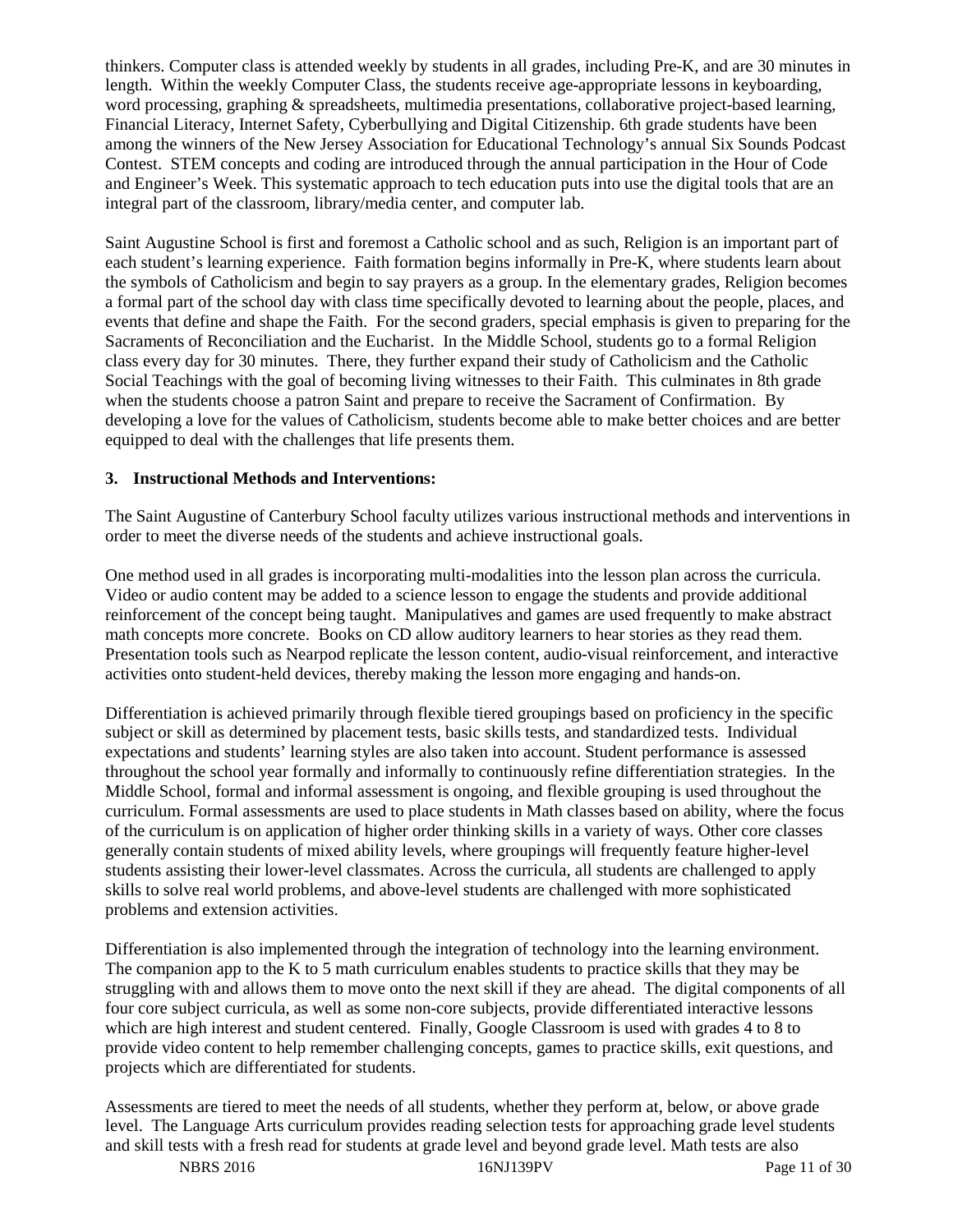modified in a similar way, with performance testing for grade level and beyond grade level and skill level tests for approaching grade level students.

By implementing these instructional methods and interventions, the faculty of Saint Augustine School strives to ensure that no child is left behind, and no child is held back from achieving their full potential.

#### **4. Assessment for Instruction and Learning and Sharing Assessment Results:**

Saint Augustine of Canterbury School uses a variety of assessments to analyze and improve student and school performance. The primary assessment tool used by faculty and school administrators to measure student performance in the core subject areas is the Terra Nova 3 test published by CTB/McGraw-Hill. The test is administered in the Spring of each year to all students in grades 1 to 8 with accommodations made for students with an Individual Education Plan as specified. In class, student performance is routinely measured using tests, quizzes, informal observation, class participation, homework and class projects, group and independent work, and rubrics appropriate for the subject area and grade level.

The data from these diverse sources is analyzed carefully by faculty and school administration to track student performance and identify areas of high achievement and those in need of improvement. Teachers meet regularly in Professional Learning Community (PLC) groups to share assessment results and observations and to discuss strategies to address any areas of need. With input from the Principal, the PLC groups may review the curriculum for updates, individualize lesson plans, offer after-school tutoring, recommend grade level meetings, and suggest summer reading projects to assist students who are performing below expectations.

For example, class year-to-year growth is tracked and negative trends are given high priority when reviewing instructional practices. A school-wide trend of insufficient growth in Reading performance was identified in 2013, resulting in additional emphasis being placed on Language Arts instruction the following year. The outcome was that growth in Reading performance as measured in 2014 not only met, but in most cases far exceeded established diocesan standards.

Assessment results are communicated to parents and other stakeholders in several ways. Student grades and in-class assessment results are stored in a Student Information System (PowerSchool) that is accessible to parents via an Internet portal. Progress reports are issued quarterly and include comments and recommendations from teachers specific to each student. While standardized test results are not published to the general public, they are sent to parents as soon as they are available and communicated directly at a workshop hosted by the Principal.

Saint Augustine School maintains its high level of academic performance by placing high expectations on its teachers and students. Teachers are reviewed by both the Principal and their peers to ensure that classroom practices are conducive to 21st Century learning. Students are challenged with tier-leveled learning, including providing students with ongoing projects to continue when finished with other work. After-school programs such as Odyssey of the Mind, Mad Science, and Bricks4Kidz encourage students to use creativity and critical thinking to solve real world problems. The Honor Roll, Knights of Accomplishment awards, and membership in the National Junior Honor Society recognize high-achieving students and provide a standard to which others can aspire.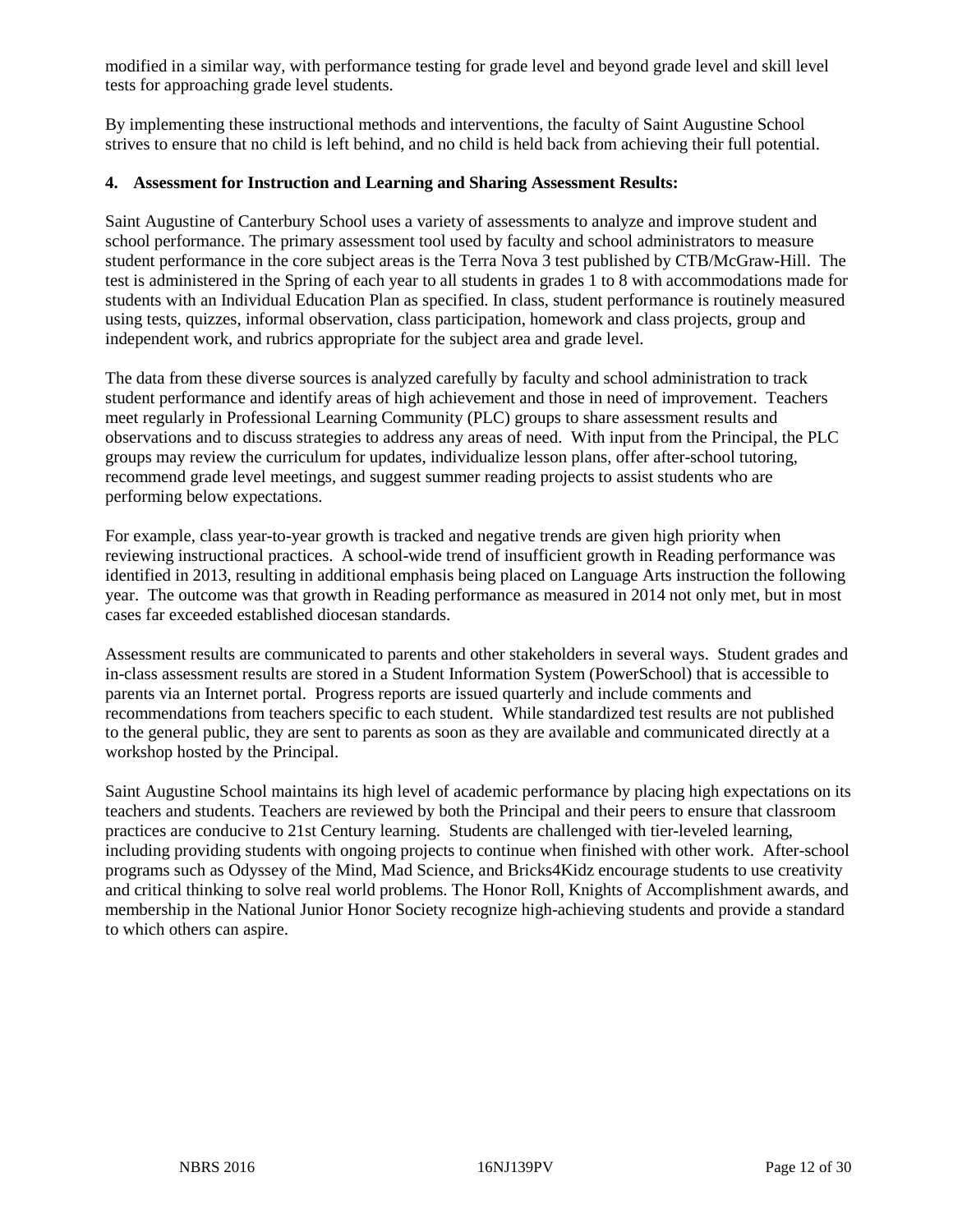## **1. School Climate/Culture:**

Saint Augustine of Canterbury School engages and motivates its students by providing a culture which supports their growth academically, socially, emotionally, and spiritually.

The school culture begins with providing a faith-filled environment that encourages students to achieve their full potential. Catholic values are evident everywhere in the daily interaction of students, Pastor, Principal, faculty, staff, and parents. Catholicity is visible through respectful relationships that exist among and throughout the school community. Prayer, sacraments, liturgical celebrations, service projects and activities that are extended to many charitable organizations are woven into the fabric of the school experience. The goal is always to create a safe, welcoming environment in which learning can take place.

Student engagement and motivation is also enhanced with special school events such as field trips, assemblies, pep rallies, and dress-down days. Students in Kindergarten have 8th grade "buddies" to act as mentors and with whom they share special events. The highlight of the school year is Catholic Schools Week, in which students and teachers participate in events centered around the common theme of promoting Catholic Education.

Academic growth is fostered through a rigorous standards-based curriculum, infused with technology and grounded in 21st century best practices at all grade levels. Textbooks have been augmented or replaced with rich digital resources that draw students into their subject matter in new and engaging ways. Multimodal and differentiated instruction allow students to learn at their own pace and in the manner which best suits their needs. Learning is extended beyond the classroom through video conferencing, virtual field trips, and distance learning events with other schools and partners such as NASA, Discovery Education, and Read Around the Planet.

Sports teams and clubs ranging from Babysitting to Drama to Robotics provide a means for students to engage with each other to share common interests and develop vital social skills. In addition, community service projects and programs such as Anti-Bullying and Digital Citizenship are offered to foster students' awareness of social issues outside of school. Working in concert with the school's Home School Association, students serve as good-will ambassadors throughout the community.

The same clubs and activities that promote social growth also provide students with positive emotional reinforcement and increased self esteem. Equally important are faith development and spiritual growth, which are fostered through participation in school Masses, religious retreats, and the Religion curriculum. Further emotional support is provided by a professional counsellor who makes regular visits to the school.

Saint Augustine School is blessed with highly-qualified, dedicated, and enthusiastic educators whose Catholic faith and commitment to academic excellence are evident inside the classroom and out. Their efforts are supported through an open channel of communication with school administration and support staff which provides access to regular professional and faith development opportunities and timely in-class technical support. Throughout the year, the Pastor and administration will organize faculty luncheons and celebrations to show appreciation for their efforts and encouragement towards future school success.

The culture of Saint Augustine School creates above all else an environment where teachers love to teach and students love to learn, and all strive together to meet their goals.

## **2. Engaging Families and Community:**

Saint Augustine of Canterbury School employs diverse strategies in order to build and maintain a strong connection with school families and the community at large. The use of multiple communication channels to provide information and receive feedback, and participation in public service projects combine to engage the greater community and make it part of the school family.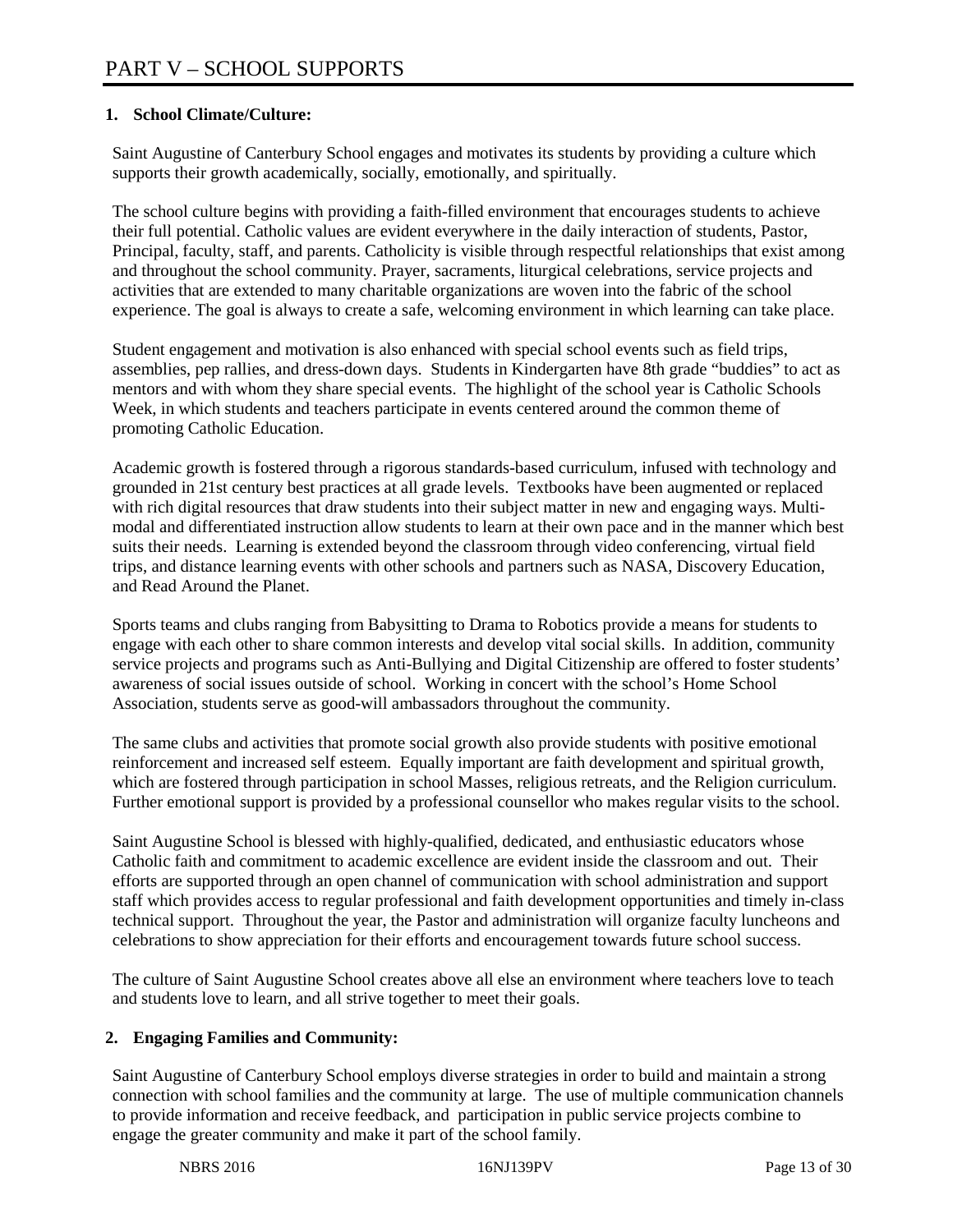The primary channel of communication between the school and community is its website. The home page displays vital information such as upcoming events, community action alerts, school news, and emergency bulletins when required. It also acts as a portal through which a school parent or other visitor can access the Student Information System (PowerSchool), school forms and handbooks, and detailed pages which display a snapshot of the learning activities taking place in each class. The school utilizes mass contact services such as Constant Contact (e-mail) and the Honeywell Instant Alert System (telephone) to provide targeted information quickly and efficiently. The Principal publishes a regular newsletter highlighting notable issues and events and reporting progress towards school goals. Press releases and articles about the school appear frequently in the church bulletin, the diocesan newspaper, and local print and digital news outlets.

Feedback from the community is vital to the school's success. Events such as Back to School Night, orientation meetings, class parent meetings, and parent breakfasts allow the Principal to communicate directly with school parents and to receive valuable feedback. Additional information about the pulse of the school community is obtained through periodic stakeholder surveys. Survey data is analyzed along with feedback received through other channels to gauge how well the school is meeting the needs of its students, its school family, and the greater community, and to promptly address any areas of need.

Students at all grade levels actively and eagerly participate in service projects that benefit local charitable organizations, active duty military personnel, and our veterans. School-wide fundraisers and service projects are also organized, often in collaboration with the parish community, to aid larger causes nationally and abroad. The gratitude of the beneficiaries is evident in the cards and letters received by the students, and the students take great pride in knowing that they were able to give service back to the community and make a difference in the world around them.

Saint Augustine School is privileged to serve an engaged, active, and supportive school community. The school is blessed to have an award-winning Home School Association, which sponsors fundraising, social, and spiritual events made more successful through the generous support of the school community. It is this support, earned through community service and fostered through open lines of communication, that enables the school to continue to grow and achieve its goals.

## **3. Professional Development:**

Saint Augustine of Canterbury School takes a thoughtful and diversified approach to professional development. A successful 21st Century learning environment demands that teachers and administrators alike continuously update existing skills and acquire new skills to keep pace with modern best practices and the ever-increasing integration of technology into the curriculum.

Saint Augustine School's professional development program begins at the administrative level. The Principal attends regular workshops on topics such as classroom management, teaching strategies, and curriculum. She chairs a diocesan committee on curriculum and participates in peer-group meetings where principals from various diocesan schools share techniques and strategies that they have found to be successful. Any new skills and information obtained from these meetings is brought back to the school and becomes incorporated into areas of professional development for the teachers.

Teacher professional development takes place in several ways. In-service professional days are scheduled throughout the school year in which outside specialists are invited to present intensive workshops on various topics. Workshops on implementing the Danielsen classroom model and utilizing Peace Praxis relaxation techniques have resulted in a more peaceful and engaging classroom environment with a constructivist approach to learning and regular differentiated instruction. Teachers may also attend workshops outside of school with the full support of the school administration, then model what they have learned for their peers during these in-service days.

NBRS 2016 16NJ139PV Page 14 of 30 Professional development opportunities are available from several in-school sources as well. The Technology Coordinator and Technology class teacher offer monthly workshops designed to introduce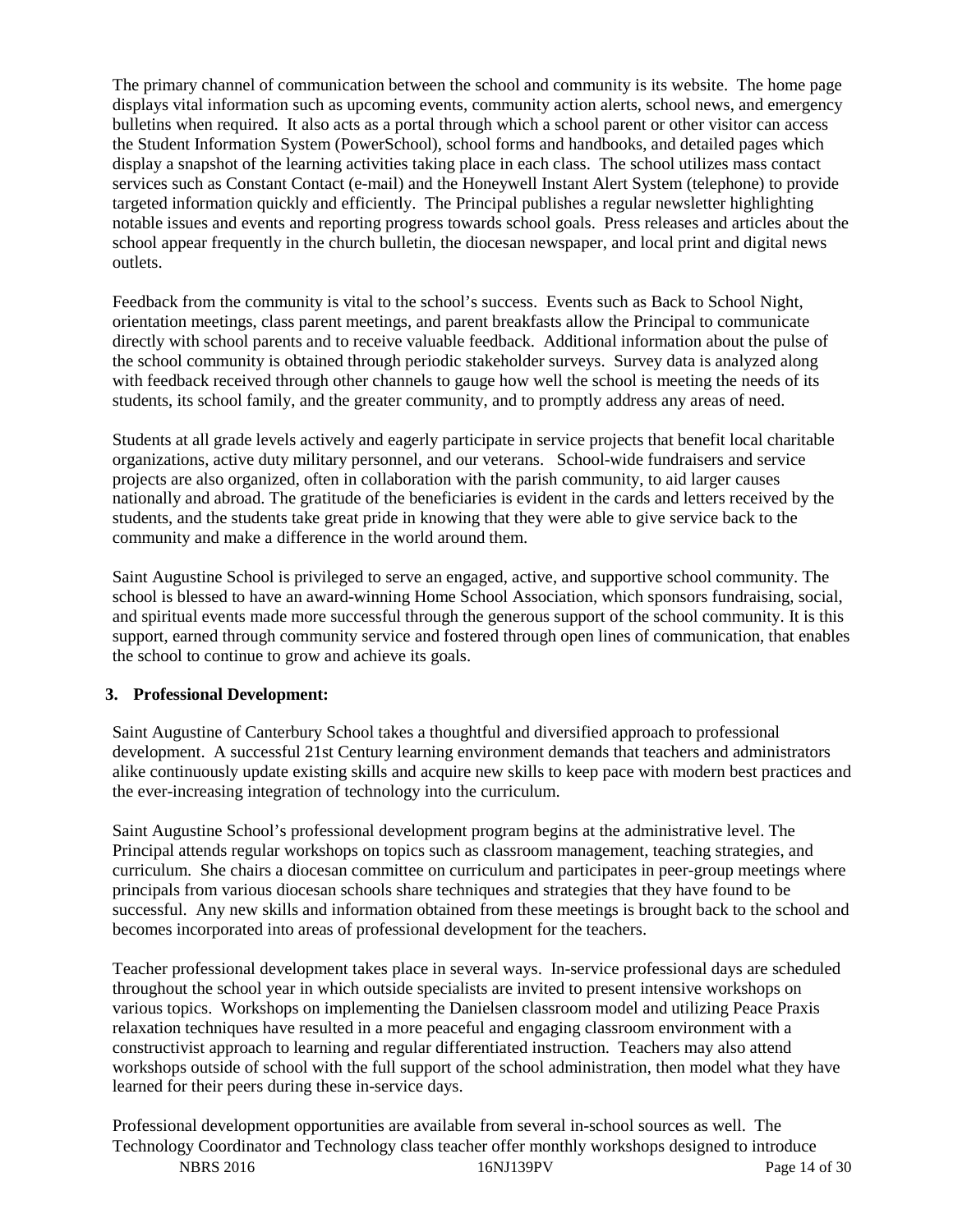teachers to new technology tools and to model ways to better integrate technology into classroom instruction. A Google Classroom devoted to classroom technology integration was created so that teachers can access timely resources at their own pace. Teachers are encouraged to utilize the wealth of training opportunities embedded into the digital resources that accompany many of the core curriculum textbooks. Finally, teachers meet regularly in their Professional Learning Community groups where they can share what they have learned and create concrete strategies to put newly acquired skills and techniques into practice.

Unique to a Catholic school is the emphasis on faith in all aspects of school life, especially in the classroom. As part of their role as catechists, teachers attend regular faith formation workshops offered by the diocese and provided to the school via video conferencing. Through these workshops, teachers of all grade levels gain a deeper understanding of the principles of the Catholic faith and the social teachings of the Catholic Church that they in turn share with their students.

#### **4. School Leadership:**

The leadership philosophy of Saint Augustine of Canterbury School is one of strong commitment to the values of Catholic education and the ways in which it enables students to grow academically, socially, and spiritually. School leaders work in close collaboration with all stakeholders to ensure that the school fulfils its mission and achieves its goals.

The school leadership is composed primarily of the school Principal and the Pastor of Saint Augustine of Canterbury Parish. Together, they provide a unified vision that drives all school policies and initiatives. They are supported by a School Advisory Council (SAC) which acts as a liaison between the primary leadership and community stakeholders. Teachers are also empowered by the Principal to assume leadership roles throughout the school.

The Principal presides over the day-to-day operation of the school. A seasoned, forward-thinking educator and member of the Religious Community, she is uniquely able to serve as both a spiritual and educational leader to the school community. The Principal is responsible for the performance of the faculty, making regular observations of classroom activities and providing constructive evaluations based on established best practices. She engages directly with the school community, maintaining an open channel of communication through which important information is disseminated and concerns can be heard and addressed. She works closely with the Pastor to provide the resources for students to reach their full potential as well as grow spiritually, academically, and socially. Her leadership at both the school and diocesan level earned her the Diocese of Metuchen Principal of the Year award in 2008.

The Pastor is the spiritual leader of both the school and the parish community. He celebrates monthly school Masses in church and is a frequent participant at in-school prayer services and special events, providing faith-based inspiration and encouragement to students and faculty alike. The Pastor bears the responsibility for maintaining the school building and grounds, often identifying and planning for large capital improvements years in advance to lessen the financial burden to the school. He also provides the financial backing for the school's various instructional initiatives, especially in the area of technology integration.

The SAC is divided into committees overseeing various aspects of the school's operation. They participate in local and diocesan planning meetings and assist the school's administration in analyzing and interpreting data, reviewing stakeholder feedback, and making recommendations for improvement.

Saint Augustine School's teachers assume leadership roles in several ways. The Principal appoints four Unit Leaders who chair Professional Learning Community (PLC) groups, lead unit meetings, and act as liaisons between the Principal and the other unit teachers. Seasoned teachers mentor new or lessexperienced colleagues though grade-level partnerships, PLCs, and their general availability as a source of support. Finally, the entire faculty will meet as a whole or in self-directed groups to plan for and execute special projects and school-wide events such as Catholic Schools Week.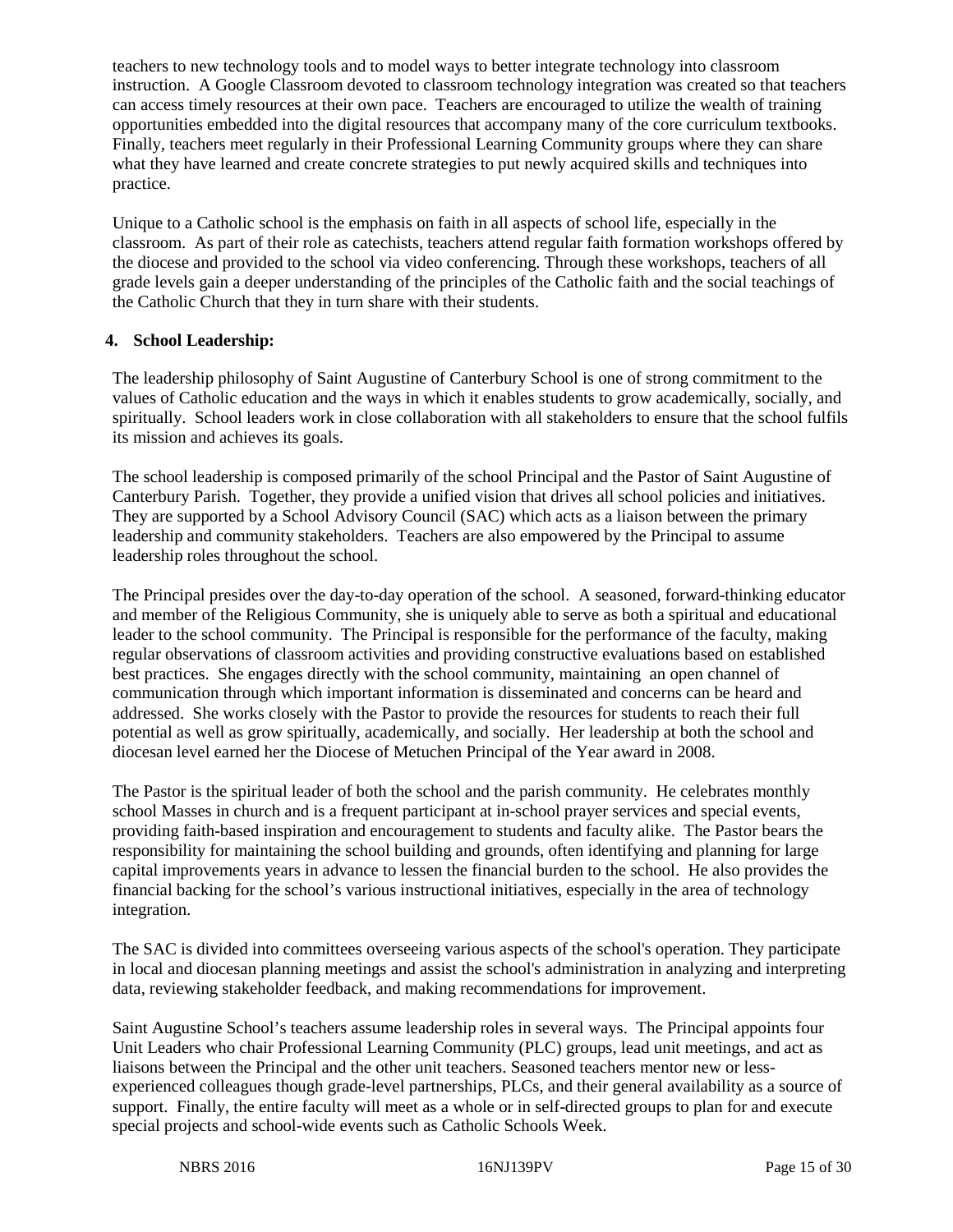Under the leadership of the Principal and Pastor, policies and regulations are adhered to for the well-being of each student. With the active support of all stakeholders, Saint Augustine School is able to provide a safe, clean, and nurturing environment consistent with its vision of Catholic Education.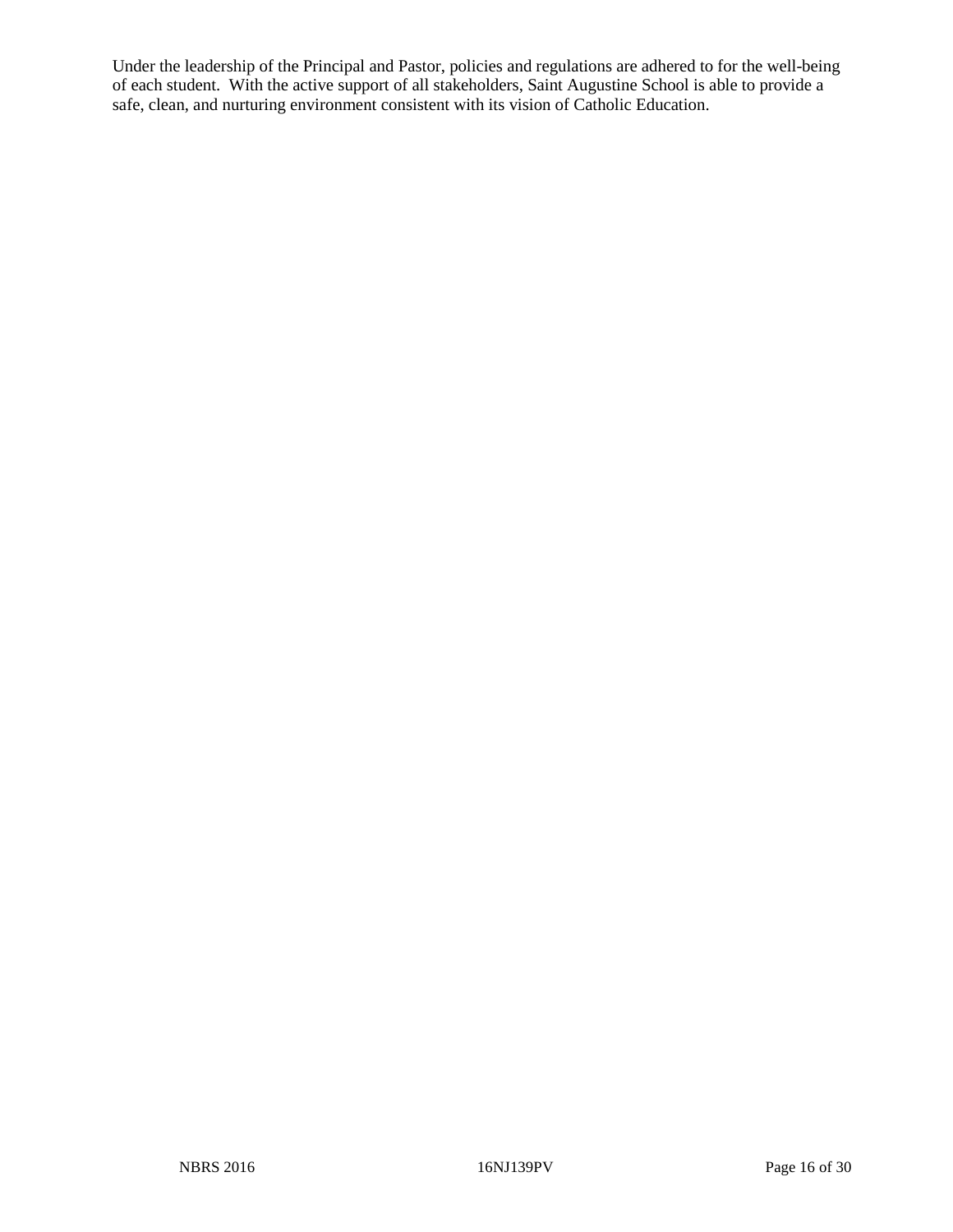Saint Augustine of Canterbury School has implemented a successful technology integration strategy that provides a 21st century learning environment for all students that builds through each grade level.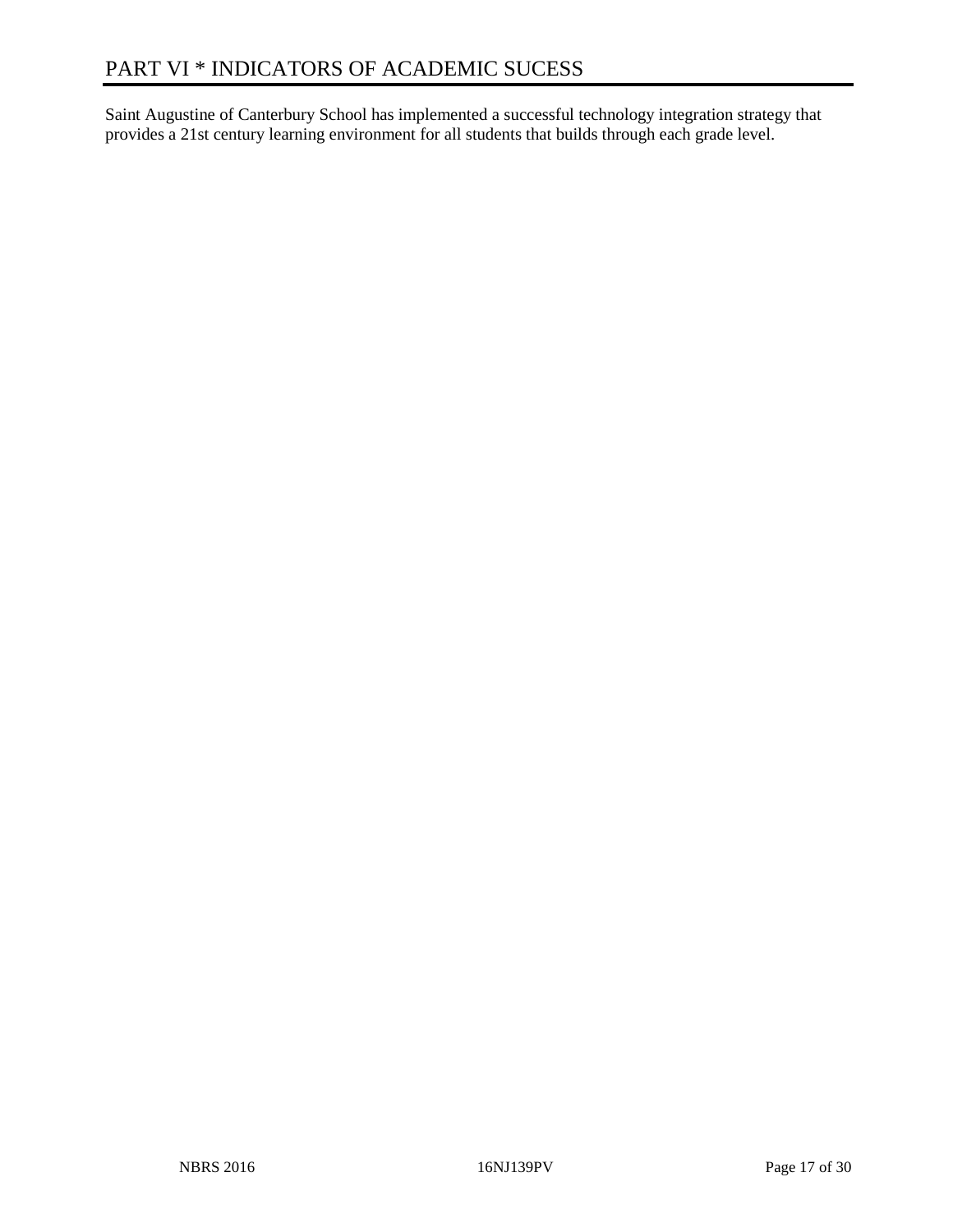## PART VII - NON-PUBLIC SCHOOL INFORMATION

1. Non-public school association(s): Catholic

Identify the religious or independent associations, if any, to which the school belongs. Select the primary association first.

| 2. | Does the school have nonprofit, tax-exempt $(501(c)(3))$ status?                                       | Yes X  | No. |
|----|--------------------------------------------------------------------------------------------------------|--------|-----|
| 3. | What is the educational cost per student?<br>(School budget divided by enrollment)                     | \$5395 |     |
| 4. | What is the average financial aid per student?                                                         | \$1188 |     |
| 5. | What percentage of the annual budget is devoted to<br>scholarship assistance and/or tuition reduction? | 1%     |     |
| 6. | What percentage of the student body receives<br>scholarship assistance, including tuition reduction?   | 3%     |     |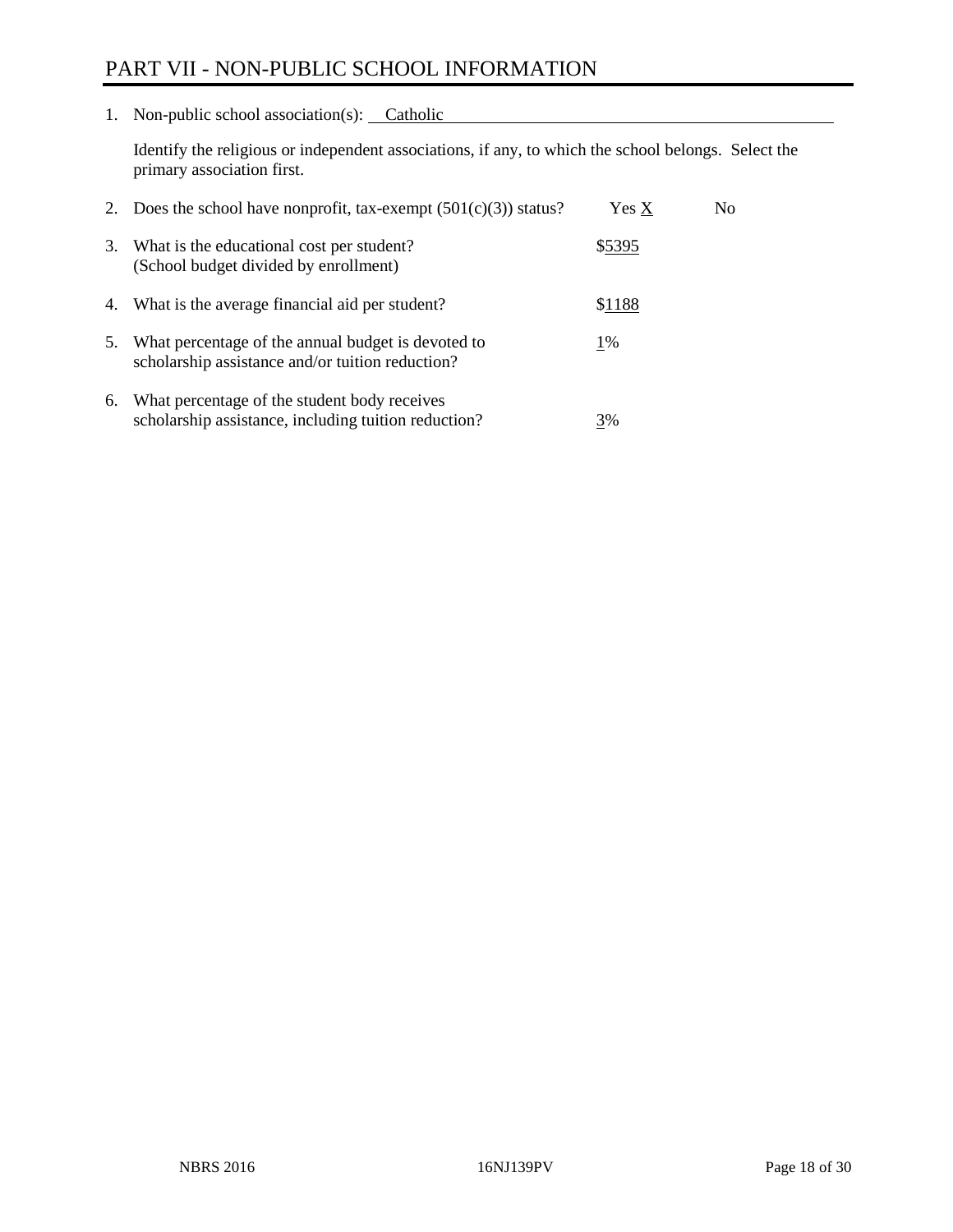| <b>Subject:</b> Math              | <b>Test:</b> Terra Nova 3        |
|-----------------------------------|----------------------------------|
| Grade: 3                          | <b>Edition/Publication Year:</b> |
|                                   |                                  |
| <b>Publisher: CTB/McGraw-Hill</b> | Scores are reported here as:     |
|                                   | Scaled scores                    |

| School Year                                | 2014-2015 |
|--------------------------------------------|-----------|
| Testing month                              | Mar       |
| <b>SCHOOL SCORES</b>                       |           |
| <b>Average Score</b>                       | 634.3     |
| Number of students tested                  | 45        |
| Percent of total students tested           | 95.74     |
| Number of students alternatively assessed  |           |
| Percent of students alternatively assessed | $\theta$  |
| <b>SUBGROUP SCORES</b>                     |           |
| 1. Asian                                   |           |
| Average Score                              | 649       |
| Number of students tested                  | 11        |
| 2. Other 2                                 |           |
| Average Score                              |           |
| Number of students tested                  |           |
| 3. Other 3                                 |           |
| <b>Average Score</b>                       |           |
| Number of students tested                  |           |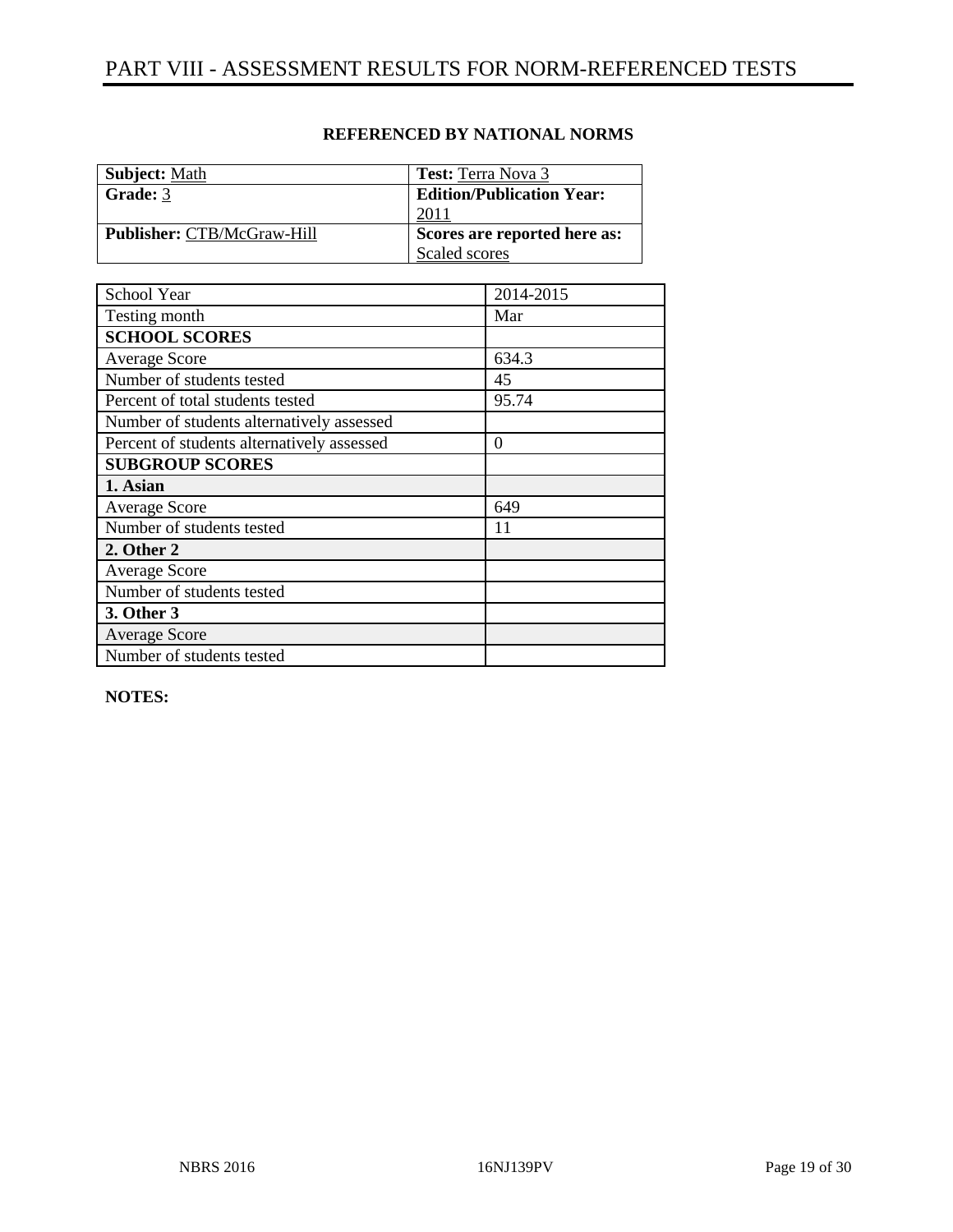| <b>Subject: Math</b>       | <b>Test:</b> Terra Nova 3        |
|----------------------------|----------------------------------|
| Grade: 4                   | <b>Edition/Publication Year:</b> |
|                            |                                  |
| Publisher: CTB/McGraw-Hill | Scores are reported here as:     |
|                            | Scaled scores                    |

| School Year                                | 2014-2015        |
|--------------------------------------------|------------------|
| Testing month                              | Mar              |
| <b>SCHOOL SCORES</b>                       |                  |
| <b>Average Score</b>                       | 697              |
| Number of students tested                  | 47               |
| Percent of total students tested           | 97.92            |
| Number of students alternatively assessed  |                  |
| Percent of students alternatively assessed | $\boldsymbol{0}$ |
| <b>SUBGROUP SCORES</b>                     |                  |
| 1. Asian                                   |                  |
| <b>Average Score</b>                       | 709.7            |
| Number of students tested                  | 10               |
| 2. Other 2                                 |                  |
| <b>Average Score</b>                       |                  |
| Number of students tested                  |                  |
| 3. Other 3                                 |                  |
| <b>Average Score</b>                       |                  |
| Number of students tested                  |                  |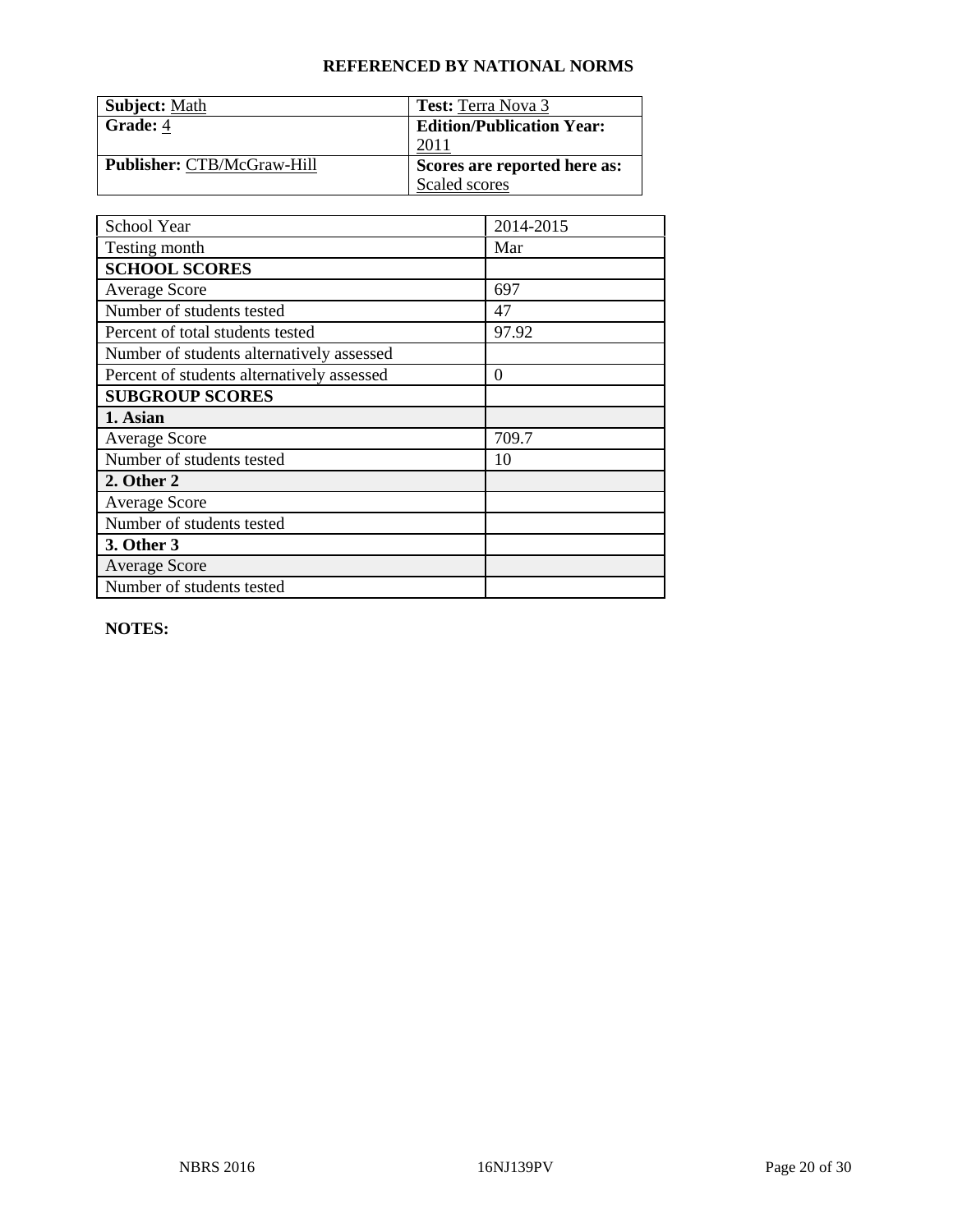| <b>Subject: Math</b>       | <b>Test:</b> Terra Nova 3        |
|----------------------------|----------------------------------|
| Grade: 5                   | <b>Edition/Publication Year:</b> |
|                            |                                  |
| Publisher: CTB/McGraw-Hill | Scores are reported here as:     |
|                            | Scaled scores                    |

| School Year                                | 2014-2015        |
|--------------------------------------------|------------------|
| Testing month                              | Mar              |
| <b>SCHOOL SCORES</b>                       |                  |
| <b>Average Score</b>                       | 699.7            |
| Number of students tested                  | 42               |
| Percent of total students tested           | 97.67            |
| Number of students alternatively assessed  |                  |
| Percent of students alternatively assessed | $\boldsymbol{0}$ |
| <b>SUBGROUP SCORES</b>                     |                  |
| 1. Asian                                   |                  |
| <b>Average Score</b>                       | 699.8            |
| Number of students tested                  | 12               |
| 2. Other 2                                 |                  |
| <b>Average Score</b>                       |                  |
| Number of students tested                  |                  |
| 3. Other 3                                 |                  |
| <b>Average Score</b>                       |                  |
| Number of students tested                  |                  |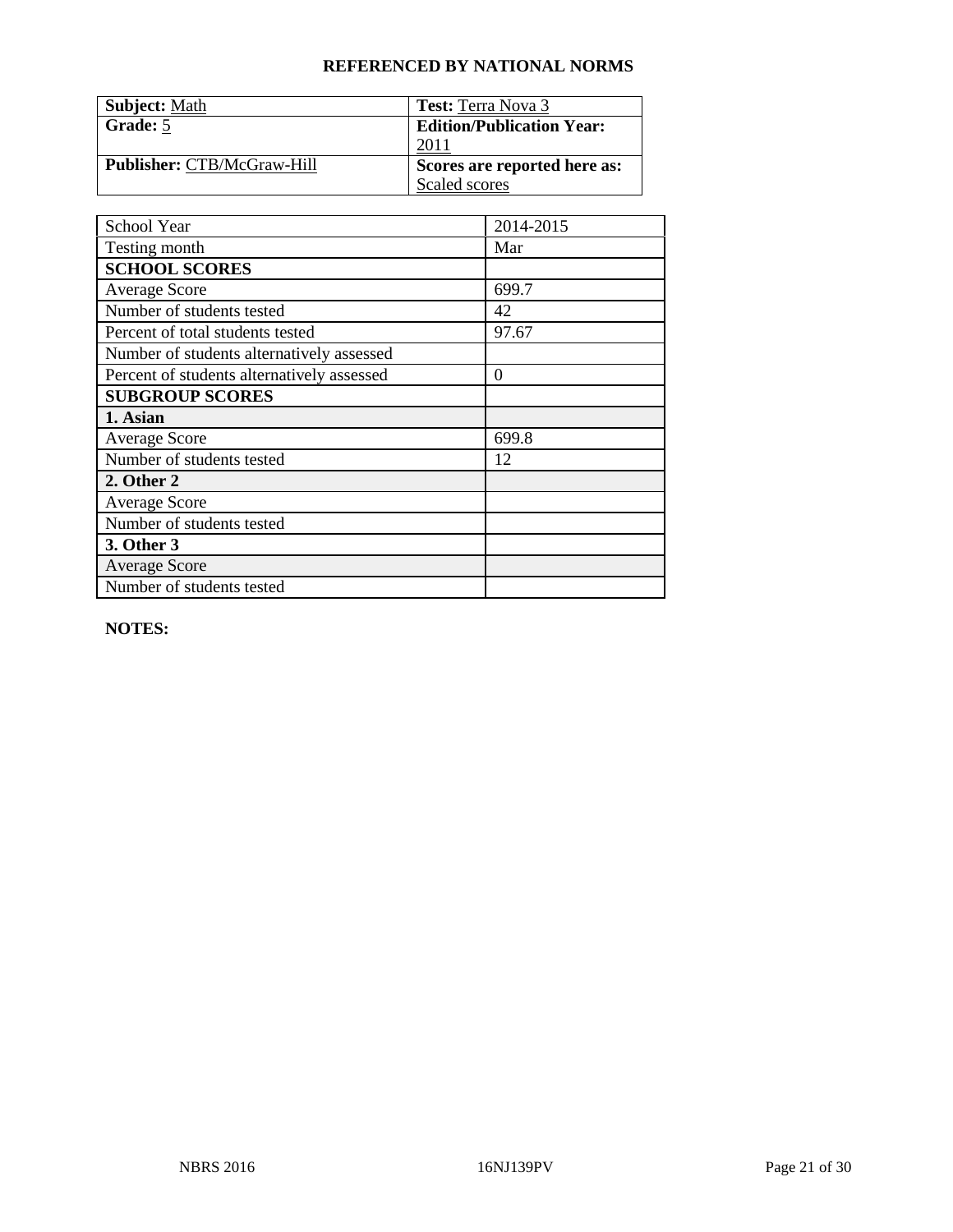| <b>Subject: Math</b>              | <b>Test:</b> Terra Nova 3        |
|-----------------------------------|----------------------------------|
| Grade: 6                          | <b>Edition/Publication Year:</b> |
|                                   | 2011                             |
| <b>Publisher: CTB/McGraw-Hill</b> | Scores are reported here as:     |
|                                   | Scaled scores                    |

| School Year                                | 2014-2015 |
|--------------------------------------------|-----------|
| Testing month                              | Mar       |
| <b>SCHOOL SCORES</b>                       |           |
| <b>Average Score</b>                       | 711.9     |
| Number of students tested                  | 48        |
| Percent of total students tested           | 96        |
| Number of students alternatively assessed  |           |
| Percent of students alternatively assessed | $\theta$  |
| <b>SUBGROUP SCORES</b>                     |           |
| 1. Other 1                                 |           |
| <b>Average Score</b>                       |           |
| Number of students tested                  |           |
| 2. Other 2                                 |           |
| <b>Average Score</b>                       |           |
| Number of students tested                  |           |
| 3. Other 3                                 |           |
| <b>Average Score</b>                       |           |
| Number of students tested                  |           |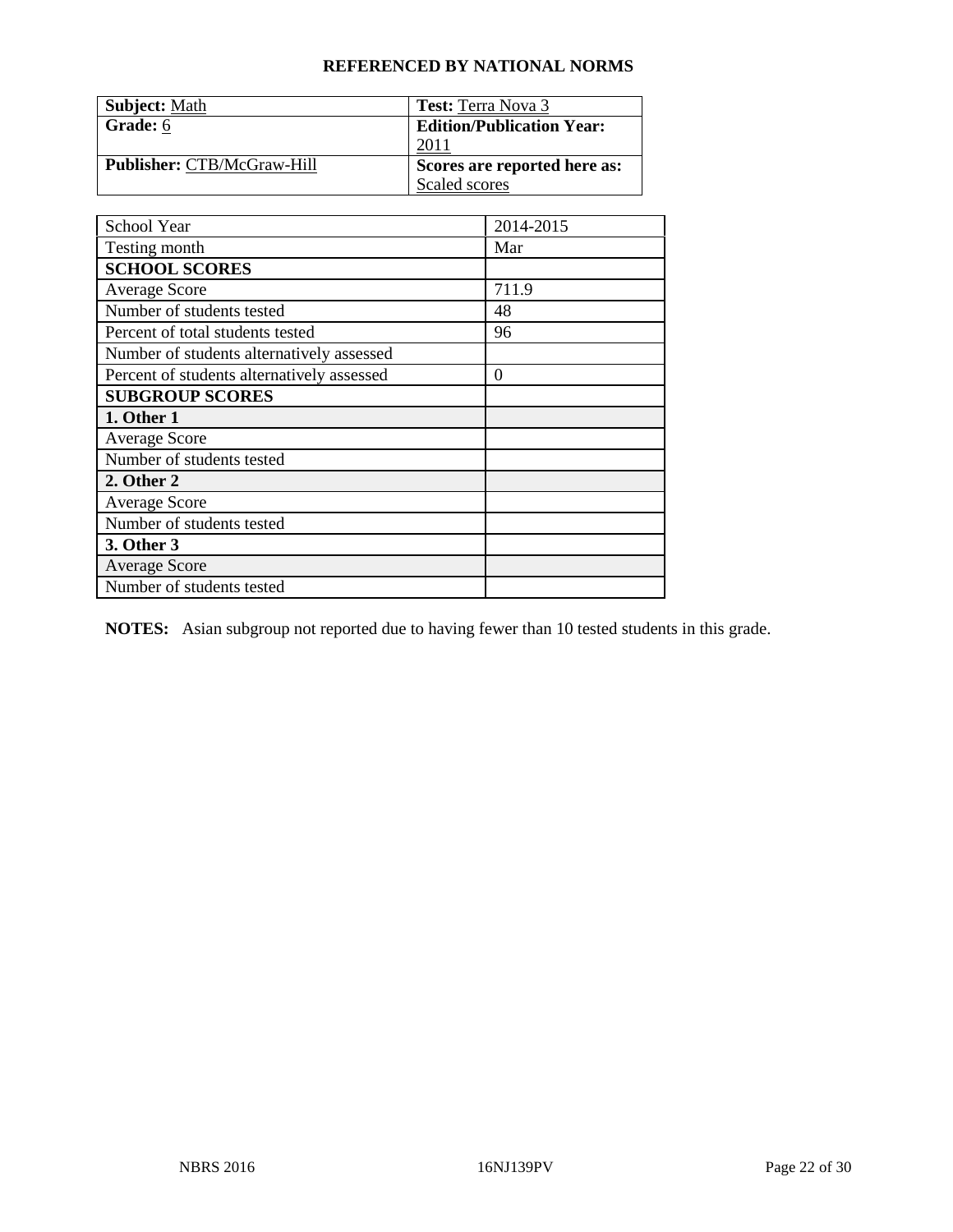| <b>Subject: Math</b>       | <b>Test:</b> Terra Nova 3        |
|----------------------------|----------------------------------|
| <b>Grade:</b> 7            | <b>Edition/Publication Year:</b> |
|                            |                                  |
| Publisher: CTB/McGraw-Hill | Scores are reported here as:     |
|                            | Scaled scores                    |

| School Year                                | 2014-2015 |
|--------------------------------------------|-----------|
| Testing month                              | Mar       |
| <b>SCHOOL SCORES</b>                       |           |
| <b>Average Score</b>                       | 732.7     |
| Number of students tested                  | 46        |
| Percent of total students tested           | 97.87     |
| Number of students alternatively assessed  |           |
| Percent of students alternatively assessed | $\theta$  |
| <b>SUBGROUP SCORES</b>                     |           |
| 1. Other 1                                 |           |
| <b>Average Score</b>                       |           |
| Number of students tested                  |           |
| 2. Other 2                                 |           |
| <b>Average Score</b>                       |           |
| Number of students tested                  |           |
| 3. Other 3                                 |           |
| <b>Average Score</b>                       |           |
| Number of students tested                  |           |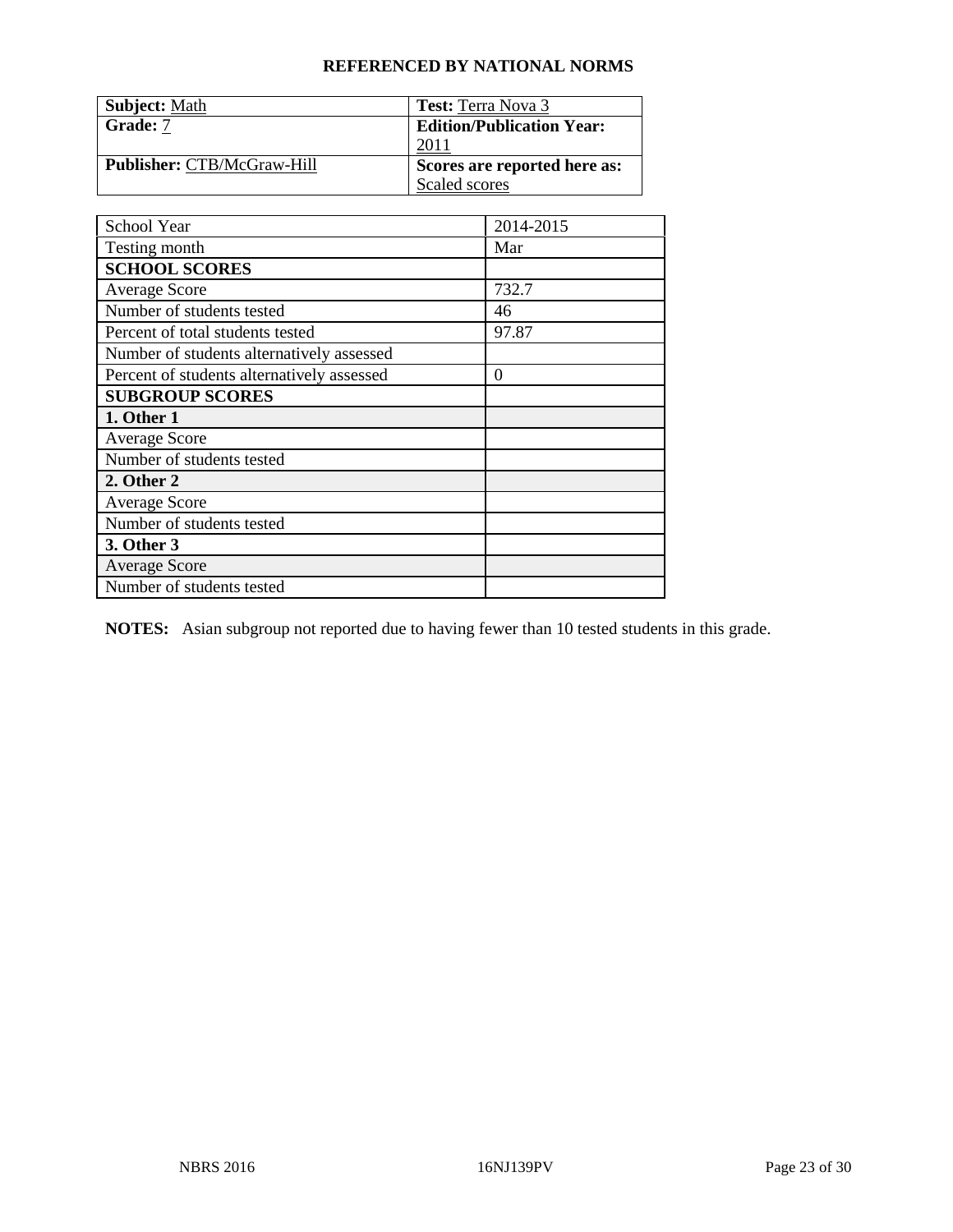| <b>Subject: Math</b>              | <b>Test:</b> Terra Nova 3        |
|-----------------------------------|----------------------------------|
| Grade: 8                          | <b>Edition/Publication Year:</b> |
|                                   | 2011                             |
| <b>Publisher: CTB/McGraw-Hill</b> | Scores are reported here as:     |
|                                   | Scaled scores                    |

| School Year                                | 2014-2015 |
|--------------------------------------------|-----------|
| Testing month                              | Mar       |
| <b>SCHOOL SCORES</b>                       |           |
| <b>Average Score</b>                       | 749.9     |
| Number of students tested                  | 46        |
| Percent of total students tested           | 100       |
| Number of students alternatively assessed  |           |
| Percent of students alternatively assessed | 0         |
| <b>SUBGROUP SCORES</b>                     |           |
| 1. Other 1                                 |           |
| <b>Average Score</b>                       |           |
| Number of students tested                  |           |
| 2. Other 2                                 |           |
| <b>Average Score</b>                       |           |
| Number of students tested                  |           |
| 3. Other 3                                 |           |
| <b>Average Score</b>                       |           |
| Number of students tested                  |           |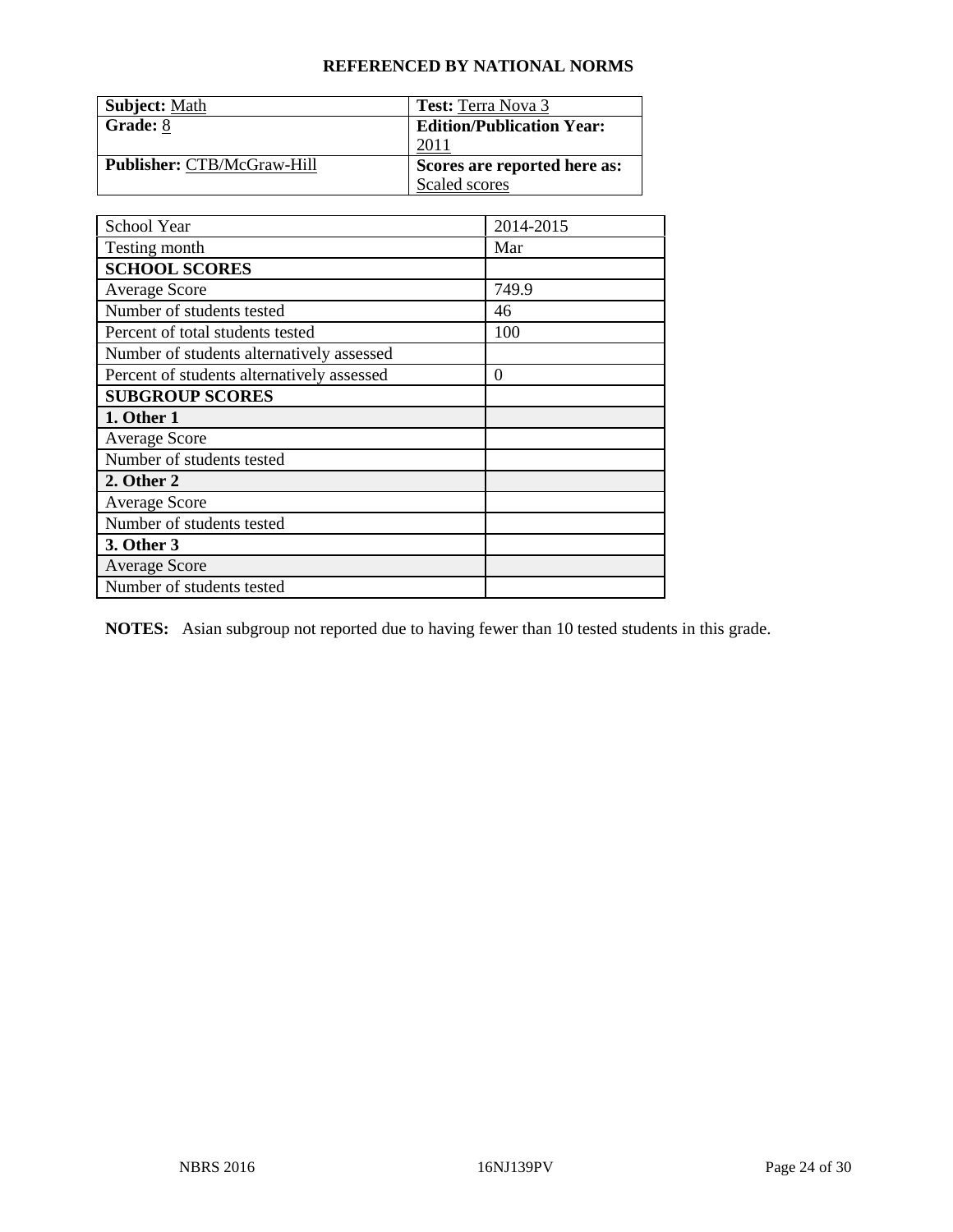| <b>Subject: Reading/ELA</b>       | <b>Test:</b> Terra Nova 3        |
|-----------------------------------|----------------------------------|
| Grade: 3                          | <b>Edition/Publication Year:</b> |
|                                   | $-201 -$                         |
| <b>Publisher: CTB/McGraw-Hill</b> | Scores are reported here as:     |
|                                   | Scaled scores                    |

| School Year                                | 2014-2015        |
|--------------------------------------------|------------------|
| Testing month                              | Mar              |
| <b>SCHOOL SCORES</b>                       |                  |
| <b>Average Score</b>                       | 653.3            |
| Number of students tested                  | 47               |
| Percent of total students tested           | 100              |
| Number of students alternatively assessed  |                  |
| Percent of students alternatively assessed | $\boldsymbol{0}$ |
| <b>SUBGROUP SCORES</b>                     |                  |
| 1. Asian                                   |                  |
| <b>Average Score</b>                       | 657.7            |
| Number of students tested                  | 11               |
| 2. Other 2                                 |                  |
| <b>Average Score</b>                       |                  |
| Number of students tested                  |                  |
| 3. Other 3                                 |                  |
| <b>Average Score</b>                       |                  |
| Number of students tested                  |                  |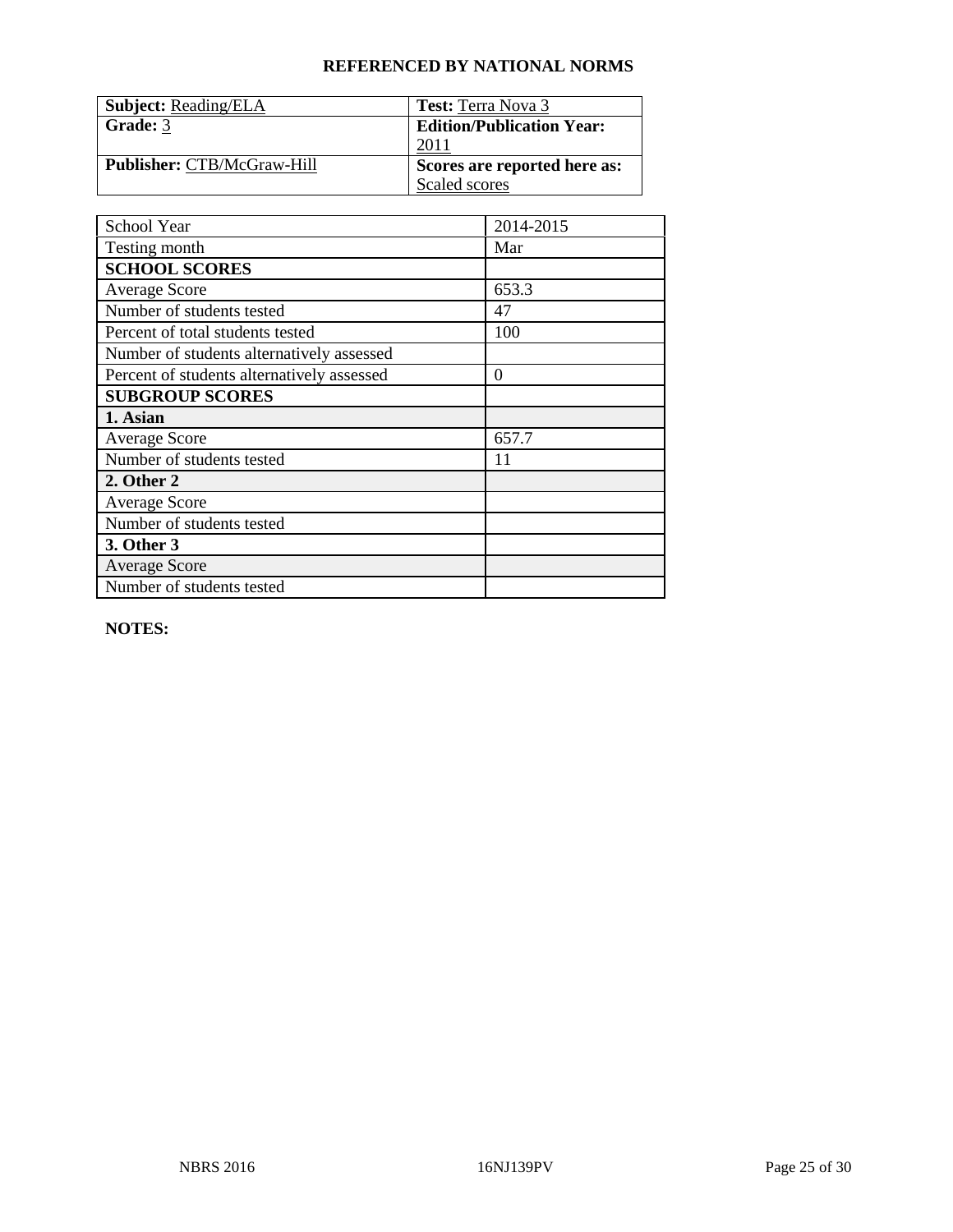| <b>Subject: Reading/ELA</b> | <b>Test:</b> Terra Nova 3        |
|-----------------------------|----------------------------------|
| Grade: 4                    | <b>Edition/Publication Year:</b> |
|                             |                                  |
| Publisher: CTB/McGraw-Hill  | Scores are reported here as:     |
|                             | Scaled scores                    |

| School Year                                | 2014-2015        |
|--------------------------------------------|------------------|
| Testing month                              | Mar              |
| <b>SCHOOL SCORES</b>                       |                  |
| <b>Average Score</b>                       | 683.6            |
| Number of students tested                  | 47               |
| Percent of total students tested           | 97.92            |
| Number of students alternatively assessed  |                  |
| Percent of students alternatively assessed | $\boldsymbol{0}$ |
| <b>SUBGROUP SCORES</b>                     |                  |
| 1. Asian                                   |                  |
| <b>Average Score</b>                       | 696              |
| Number of students tested                  | 10               |
| 2. Other 2                                 |                  |
| <b>Average Score</b>                       |                  |
| Number of students tested                  |                  |
| 3. Other 3                                 |                  |
| <b>Average Score</b>                       |                  |
| Number of students tested                  |                  |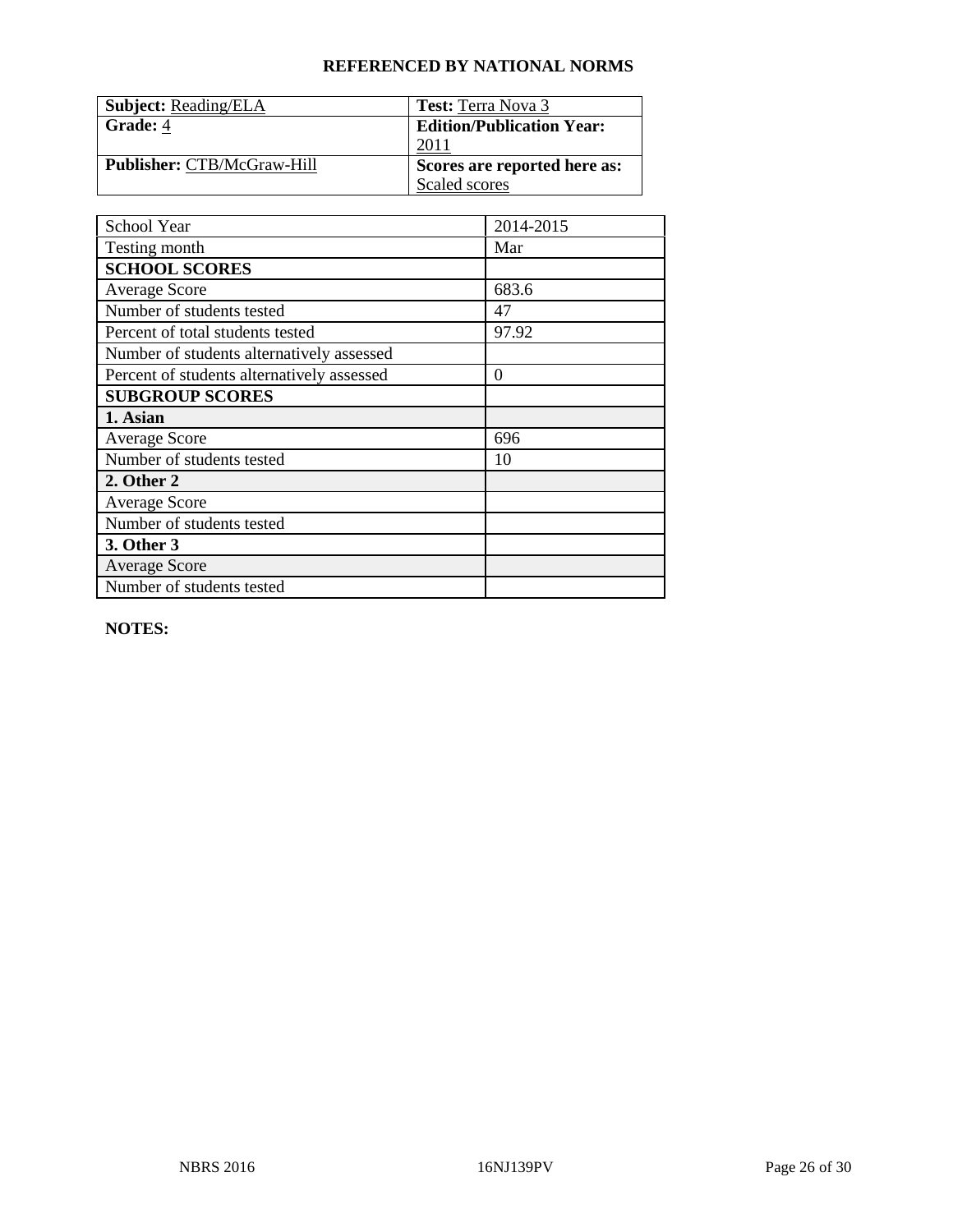| <b>Subject: Reading/ELA</b> | <b>Test:</b> Terra Nova 3        |
|-----------------------------|----------------------------------|
| Grade: 5                    | <b>Edition/Publication Year:</b> |
|                             |                                  |
| Publisher: CTB/McGraw-Hill  | Scores are reported here as:     |
|                             | Scaled scores                    |

| School Year                                | 2014-2015        |
|--------------------------------------------|------------------|
| Testing month                              | Mar              |
| <b>SCHOOL SCORES</b>                       |                  |
| <b>Average Score</b>                       | 682              |
| Number of students tested                  | 42               |
| Percent of total students tested           | 97.67            |
| Number of students alternatively assessed  |                  |
| Percent of students alternatively assessed | $\boldsymbol{0}$ |
| <b>SUBGROUP SCORES</b>                     |                  |
| 1. Asian                                   |                  |
| <b>Average Score</b>                       | 678.9            |
| Number of students tested                  | 12               |
| 2. Other 2                                 |                  |
| <b>Average Score</b>                       |                  |
| Number of students tested                  |                  |
| 3. Other 3                                 |                  |
| <b>Average Score</b>                       |                  |
| Number of students tested                  |                  |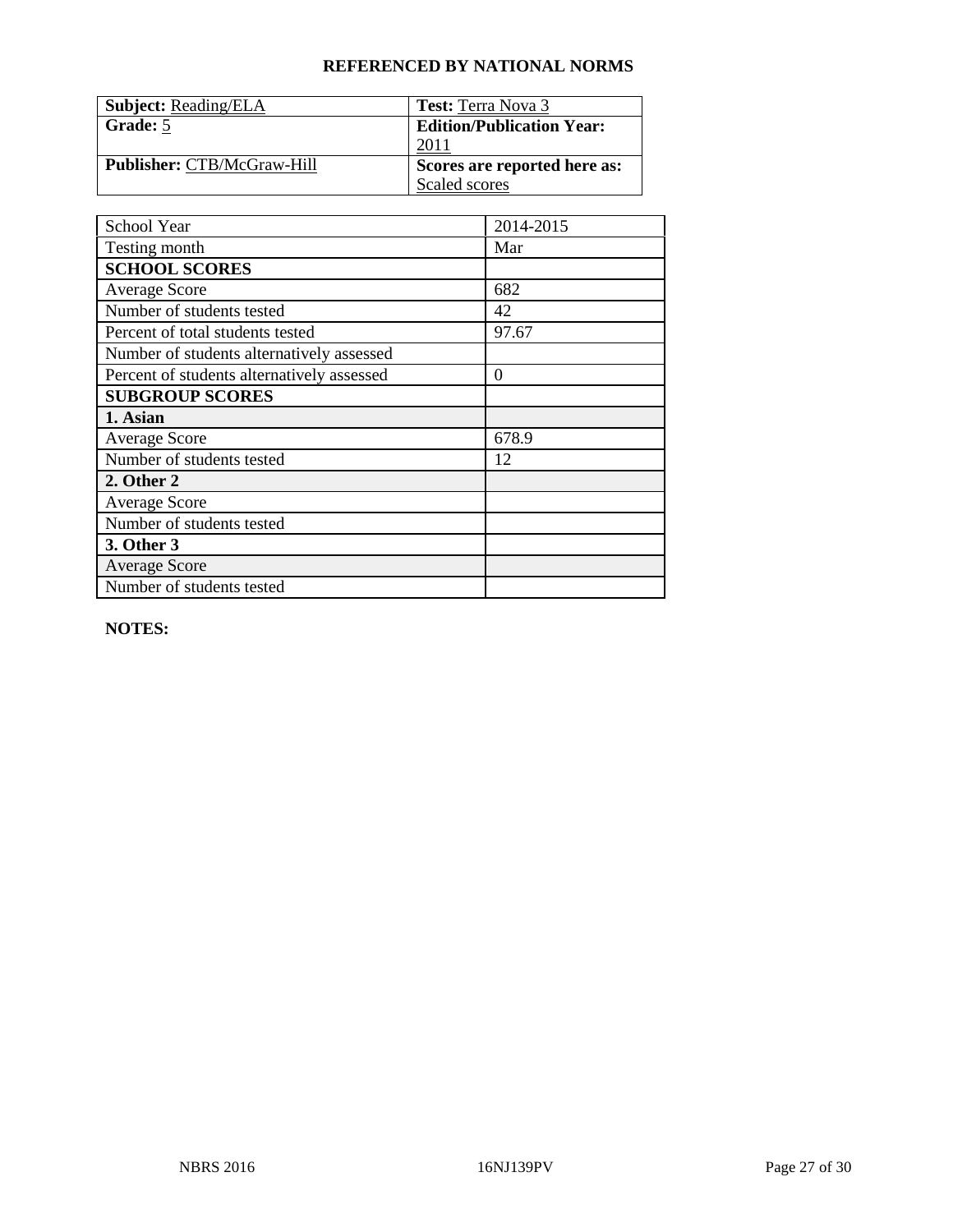| <b>Subject: Reading/ELA</b>       | <b>Test:</b> Terra Nova 3        |
|-----------------------------------|----------------------------------|
| Grade: 6                          | <b>Edition/Publication Year:</b> |
|                                   | 2011                             |
| <b>Publisher: CTB/McGraw-Hill</b> | Scores are reported here as:     |
|                                   | Scaled scores                    |

| School Year                                | 2014-2015 |
|--------------------------------------------|-----------|
| Testing month                              | Mar       |
| <b>SCHOOL SCORES</b>                       |           |
| <b>Average Score</b>                       | 685.9     |
| Number of students tested                  | 48        |
| Percent of total students tested           | 96        |
| Number of students alternatively assessed  |           |
| Percent of students alternatively assessed | 0         |
| <b>SUBGROUP SCORES</b>                     |           |
| 1. Other 1                                 |           |
| <b>Average Score</b>                       |           |
| Number of students tested                  |           |
| 2. Other 2                                 |           |
| <b>Average Score</b>                       |           |
| Number of students tested                  |           |
| 3. Other 3                                 |           |
| <b>Average Score</b>                       |           |
| Number of students tested                  |           |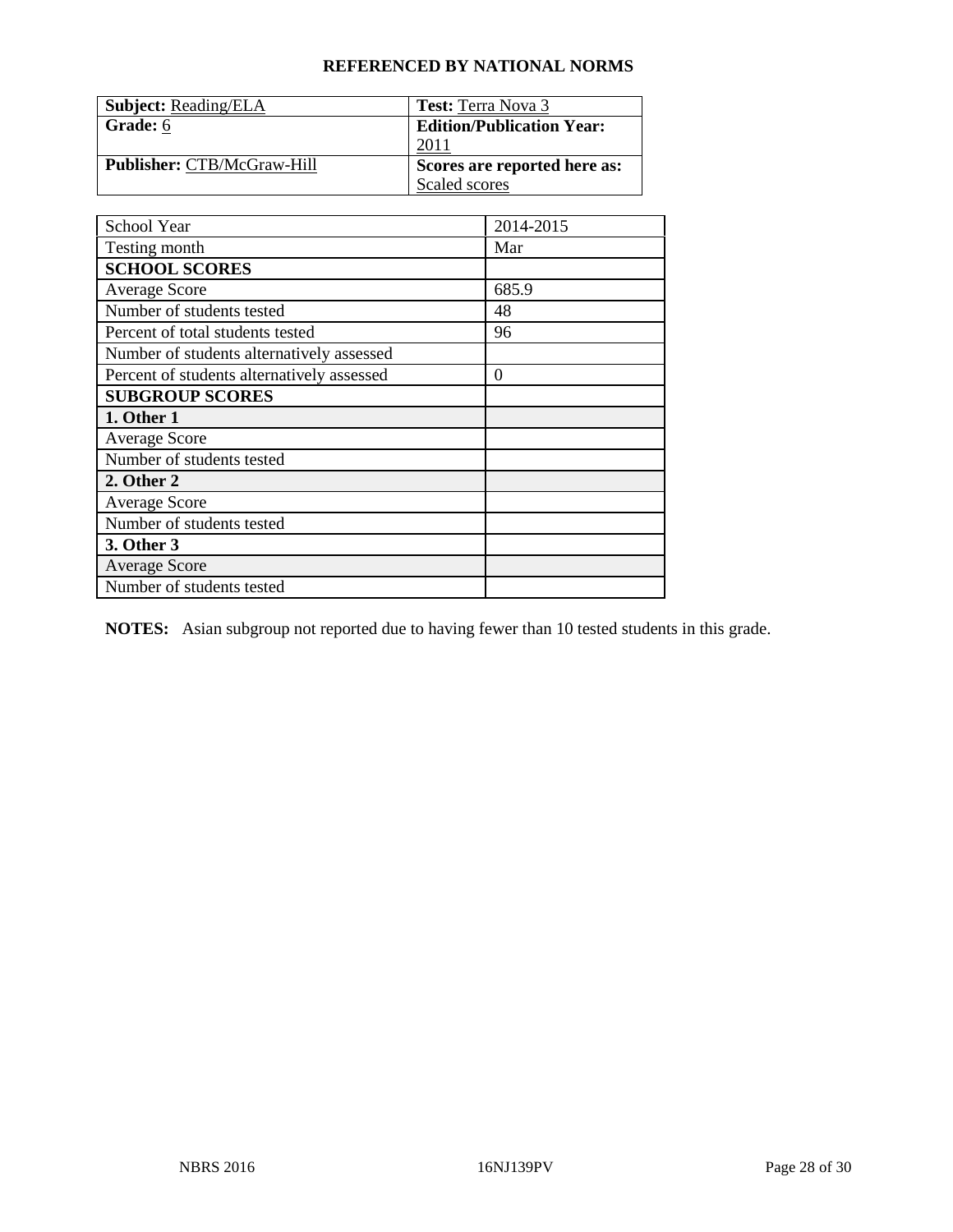| <b>Subject: Reading/ELA</b>       | <b>Test:</b> Terra Nova 3        |
|-----------------------------------|----------------------------------|
| Grade: 7                          | <b>Edition/Publication Year:</b> |
|                                   | 2011                             |
| <b>Publisher: CTB/McGraw-Hill</b> | Scores are reported here as:     |
|                                   | Scaled scores                    |

| School Year                                | 2014-2015 |
|--------------------------------------------|-----------|
| Testing month                              | Mar       |
| <b>SCHOOL SCORES</b>                       |           |
| <b>Average Score</b>                       | 701.6     |
| Number of students tested                  | 46        |
| Percent of total students tested           | 97.87     |
| Number of students alternatively assessed  |           |
| Percent of students alternatively assessed | 0         |
| <b>SUBGROUP SCORES</b>                     |           |
| 1. Other 1                                 |           |
| <b>Average Score</b>                       |           |
| Number of students tested                  |           |
| 2. Other 2                                 |           |
| <b>Average Score</b>                       |           |
| Number of students tested                  |           |
| 3. Other 3                                 |           |
| <b>Average Score</b>                       |           |
| Number of students tested                  |           |